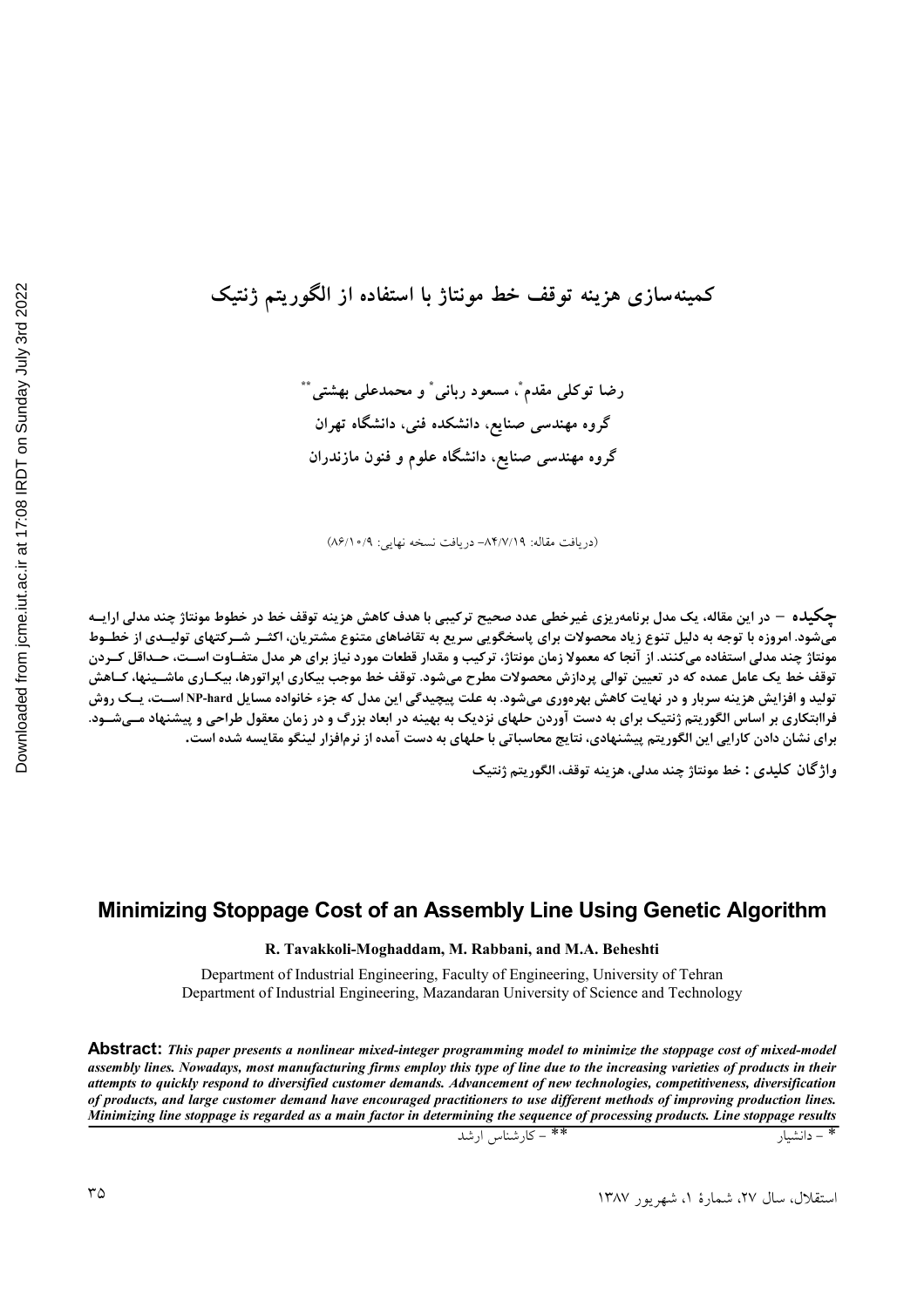in idleness of operators and machines, reduced throughput, increased overhead costs, and decreased overall productivity. Due to the complexity of the model proposed, which belongs to a class of NP-hard problems, a meta-heuristic method based on a genetic algorithm (GA) is proposed to obtain near-optimal solutions in reasonable time, especially for large-scale problems. To show the efficiency of the proposed GA, the computational results are compared with those obtained by the Lingo software.

Keywords: Mixed-model assembly lines, Stoppage cost, GA.

۱ – مقدمه

در اين مقالــه، هــدف اصــلي نــشان دادن كــارايي الگــوريتم ژنتیک در مقایسه با حل بهینه برای مسئله خط مونتاژ چندمدلی در اندازه کوچک است. ابتدا مدلی برای مسئله مورد نظر با هدف تعیین توالی خط مونتاژ چندمدلی بر اساس حداقل کردن توقفات خط مونتاژ در سیستم تولیــد بــه موقــع در نظـر گرفتــه می شود. سپس رویه حل بر اساس الگوریتم ژنتیک ارائه می شود و جوابهای به دست آمده با حل بهینه مقایسه خواهد شد.

محصولات، از مونتاژ قسمتهای مختلف یک سیستم تولیدی تشکیل می شوند. مونتاژ، عمل پیوند دادن دو یا چند قطعه مجزا و تشکیل یک نهاد جدید است. خط مونتاژ، که یک نوع سیستم مونتاژ با جریان کار است، برای تولید با حجم زیاد و نگهــداری موجودی کم استفاده می شود. کار می تواند به فعالیتهای کوچک به نام عناصر کاری تقسیم شود و امکان تخـصیص فعالیتهـا بــه ایستگاهها روی خط وجـود دارد، یـک خـط مونتـاژ شـامل دو عنصر اصلي است: يکـي انجـام‹هنـده عمليـات يـا اپراتـور` و دیگری سیستم انتقال مواد ً.

یک خط مونتاژ شامل چند ایستگاه کاری است که ایراتورها در آنها عملیات روی قطعهکار را انجام مـی۵هنـد. محـصول در حین انجام عملیات ممکن است به مصرف قطعه یا قطعاتی نیاز داشته باشد. سیستم انتقال مواد معمولاً به صورت نقاله متحـرک است که جریان کار بین ایستگاهها را انجام میدهد. قطعـه کـار در هر ایستگاه کاملتر شـده و در نهایـت بـه صـورت محـصول تكميل شده از خط خارج مي شود [۱].

در خط مونتاژ چند مدلی، چند نوع مدل از یک نوع محصول توليد مي شود. بنابراين در اين حالت علي رغـم وجـود تشابه فرایند هر مدل در خط مونتاژ به علت تفاوت مشخـصات

مدلها، زمان عملیــات هــر مــدل، مشخــصات قطعــات و میــزان مصرف آنها در مدلهای مختلف، سیستم مونتاژ دارای پیچیــدگی بیشتری نسبت به حالت تک مدلی است [او۲]. سیستم تولید به موقـع ٌ (JIT)، ابتـدا در شــرکت تویوتــا بــا عنوان سیستم تولیدی تویوتا مطرح و مورد استفاده قرار گرفت. ایده اصلی سیستم تولیدی تویوتا برقراری یک جریـان پیوسـته محصولات دركارخانهها به منظور انعطاف پذیری برای تطابق بـا تغییرات تقاضای بازار است. تحقـق ایـن ایـده از طریـق JIT و اطمینان از کیفیت میسر است. تولید JIT به این معنی است ک اقلام لازم را به مقدار لازم و در زمان لازم تولید کنیم. به عنوان مثال در فرایند مونتاژ اتومبیل ،انواع زیر مونتاژهـای مـورد نیـاز باید در زمان لازم و به مقدار لازم از فرایندهای قبلـی بـه خـط مونتاژ وارد شوند. اگر JIT در تمـام بخـشهای شـرکت انجـام شود آن گاه موجودی زائد در کارخانــه تقریبــا بــه طــور کامــل حذف می شود و به دنبـال آن لـزوم وجـود انبارهـای زائــد نيـز حذف خواهـد شـد، هزينـههـاي نگهـداري موجـودي حـداقل می شود و نرخ برگشت سرمایه افزایش خواهد یافت [٢].

۲– ادبیات موضوع

مسئله تعیین توالی خط مونتاژ چندمللی، از دهـه ۱۹۶۰ مطرح شد. فعالیتهای محققان را مبی تـوان بــه دو بخـش عمــده تحقیقات قبل و پس از ظهور سیستم تولیدی JIT تقسیم کرد.

در بخش اول، مسئله تعیین توالی تنهـا بـا توجـه بـه معيـار بازدهی خط تعریـف مـیشـدند. بخـش دوم بیـشتر تحقیقـات متوجه معیار بازدهی تولید قطعاتاند. مقالاتی در زمینه بـازدهی خط مونتاژ و یا هر دو معیـار فـوق الــذکر نیــز وجــود دارد کــه تحقیقات مرتبط در ادامه ارائه می شود.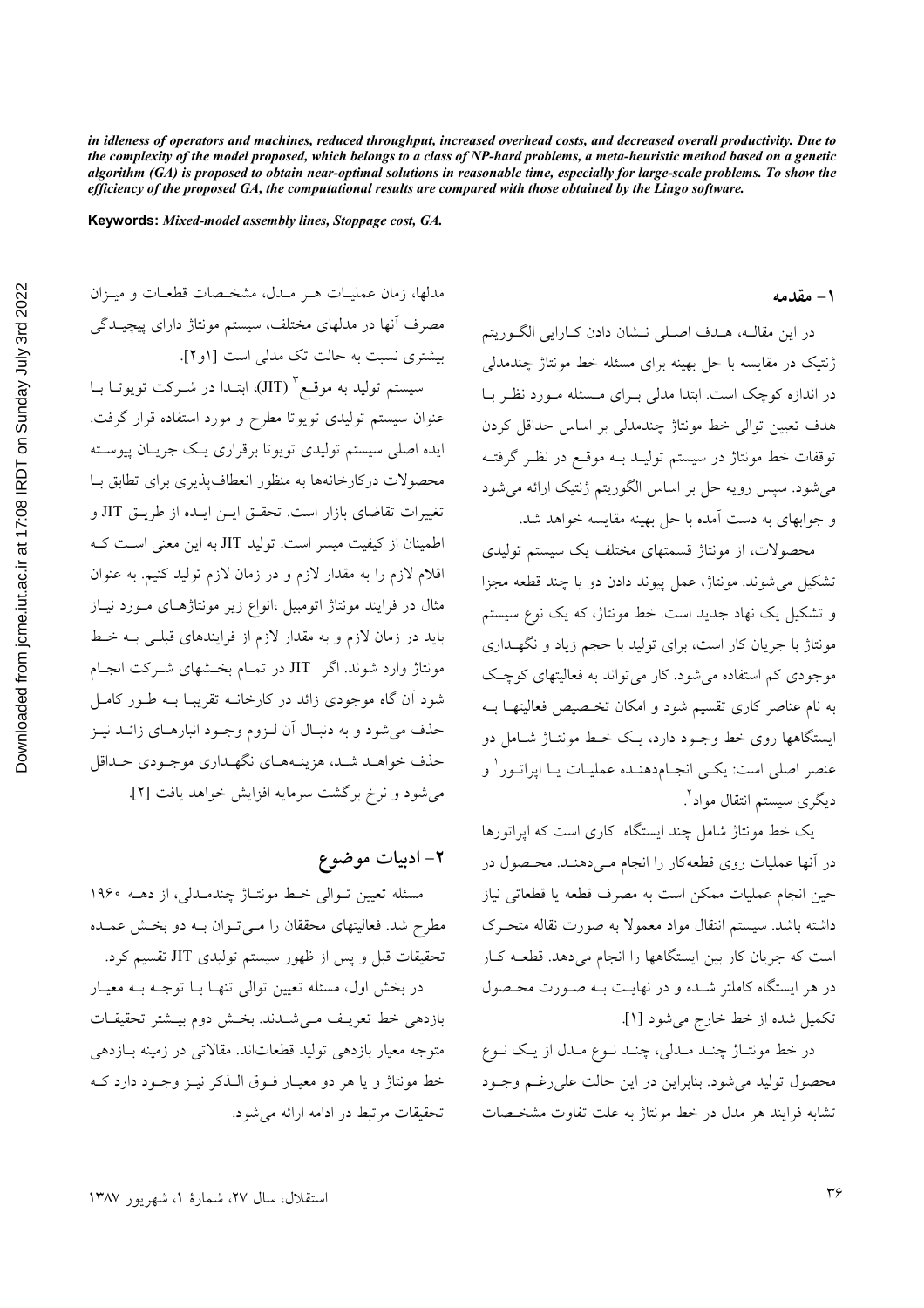ماندن [۲] علاوه بر بیان روشهای Goal-Chasing که تنهـا بــه بازدهی تولید قطعات میپردازند، به روش شـرکت توپوتـا بـرای درنظـر گــرفتن معيــار بــازدهي خــط مونتــاژ در تعيــين تــوالي محصولات نیز اشاره میکند. در سیستم تولیـدی تویوتـا، تعـادل خط به صورتی انجام میشود که مدل اتـومبیلی کـه دارای زمـان مونتاژ کل بزرگتری است همیشه دارای زمان عملیات بیــشتری در هر فرایند (ایستگاه) خط است. برای رفع امکـان ایجـاد ترتیبهـای متوالی از محصولاتی با زمانهای بزرگ، تمـام اتومبیلهـا براسـاس زمان کل مونتاژ به سه طبقــه بــزرگ، متوســط و کوچـک تقــسیم مي شوند. يك محصول از بـين ايـن سـه طبقـه طـوري انتخـاب می شود که تعدیل در زمانهای مونتاژ کل در طول افق برنامهریزی ايجاد شود يا به عبارت ديگر سرعت ثابت خط حفظ شود.

ياماشيها و اوكامورا [٣] در حالـت خـط مونتــاژ پيوســته فرمولبندي جديدي با هدف حداقل كردن هزينه توقف نوار نقالـه ارائه میکننـد و سـپس یـک روش فراابتکـاری کـارایی را بـرای مسائل با مقیاس بالا معرفی میکنند. در ایــن مــدل بــرای حــداقل كردن هزينه توقف نوار نقاله سعى مى شود كه حداكثر نقطه اتمـام عمليـات محـصولات روى ايـستگاهها حـداقل شـود. أنهـا ادعـا مبی کننــد کــه اگــر حــداکثر نقطــه ابتــدای عملیــات مــدلها روی ایستگاهها نیز حداقل شود آن گاه جواب یکسانی بـا حالـت قبـل وجود خواهد داشت. در روش فراابتکاری آنها، ابتدا یک ترتیب اوليه تهيه مي شود و مقدار فوق به دست مي آيد. سپس با تعويض محصولات در ترتیب سعی میشود که این مقدار کاهش یابد.

بارد و همکاران [۴] در حالت خط مونتاژ پیوسته با توجه به مشخصههای مهم طراحی خط، چند مـدل بهینـهسـازی تعیـین توالی را ارائه می کنند. آنها از ترکیب این مشخصات و دو هدف طراحي شامل حداقل كردن طول خبط و حيداقل كبردن ميدت زمان اتمام کل تولیـد چنـد مـدل بهینـهسـازی ارائـه مـیکننـد. تامپولس [۵] برای خط مونتاژ پیوسته، مدلی را ارائه می دهد. در این مدل، ترکیبی از چهار نـوع وضـعیت بـسته، بـاز، بـسته بـه راست و باز به چـپ، بـسته بـه چـپ و بـاز بـه راسـت بـراي ایستگاهها در نظر گرفته می شود. چهار نوع معیار عـدم کـارایی

خط را با توجه به وضعیت ایستگاه تعریف میکند.

کوتر و دارل [۶] برای حالت خط مونتاژ پیوسته، مدلهایی را در دو حالت جداگانه ایستگاههای باز و بـسته ارائـه مـیکننـد. هدف مدل آنها این است کـه بـرای یـک تقاضـای مـشخص، ترتیبی به دست آورند که طول خط مونتاژ حداقل شود. سـیس الگوریتمهای فراابتکاریی را برای حل مدلها ارائه میکنند.

خيابو و اونو [⁄و^] با ارائه دو مقاله به فاصـله سـه سـال از هم در مورد توقف خط بحث مـي كننــد. آنهــا در مقالــه اول بــا استفاده از روش شاخه و کران، می خواهند ترتیب بهینهای بیابند که کل زمان توقف خط را حداقل کند و در مقالـه دوم بــا بيــان مجدد الگوریتم شاخه و کـران کــه تنهــا بــرای مــسایل کوچـک می توان اســتفاده کــرد، اســتفاده از روش SA<sup>۴</sup> بــرای بــه دســت آوردن حلهای تقریبا بهینه برای مسایل بزرگ را مفید می<mark>دانند.</mark>

بولات و همکاران [۹] یکی از مسایل خطـوط مونتـاژ چنـد مدلی را پیدا کردن ترتیب بهینـهای کـه هزینـههـای ناشـی از .<br>ناکارایی ایستگاهها را حداقل کند، معرفـی مـیکننـد. آنهـا ایــن ناکارایی را ناشی از آماده سازیها<sup>۵</sup> و مطلوبیت کارها<sup>۶</sup> مـیcداننــد. ۔<br>آنها مسئله را به صورت یک برنامهریزی ریاضـی عــدد صــحیح مختلط فرموله کرده و در ادامه از الگوریتم شاخه و کـران بــرای حل آن استفاده کردهاند. آنها با توجه بــه محــدوديت الگــوريتم شاخه و کران از نظر محاسبات، دو الگوریتم فراابتکـاری بــرای حل مسایل واقعی با زمان محاسبه قابل قبولی ایجاد کردهاند.

توكلي مقدم و رحيمي واحد [١٠] بيان مي كنند كـه خطـوط مونتاژ چند مدلی نوعی از خطوط مونتـاژ هـستند کـه مـدلهای مختلف محصولات با مشخصات مشابه در سیستم تولیـدی JIT مونتاژ می شوند. آنها سه هدف را به طور همزمان بررسی کردند که این سه هدف عبارتاند از : کل هزینه کار مفید، کـل هزینــه انحراف نرخ تولید و کل هزینه آمادهسازی. سپس این سه هدف را بر اساس اهمیت وابستگی وزندهی کردنـد و مـدل ریاضـی جدیدی ارائه کردند. برای حل این مدل و تعیین توالی مناسب الگوریتم ممتیک<sup>۷</sup> (MA) را پیشنهاد کـرده و کــارایی روش MA پیشنهادی را با نرمافزار لینگو ۶ مقایسه کردهاند. تعـداد مـسایل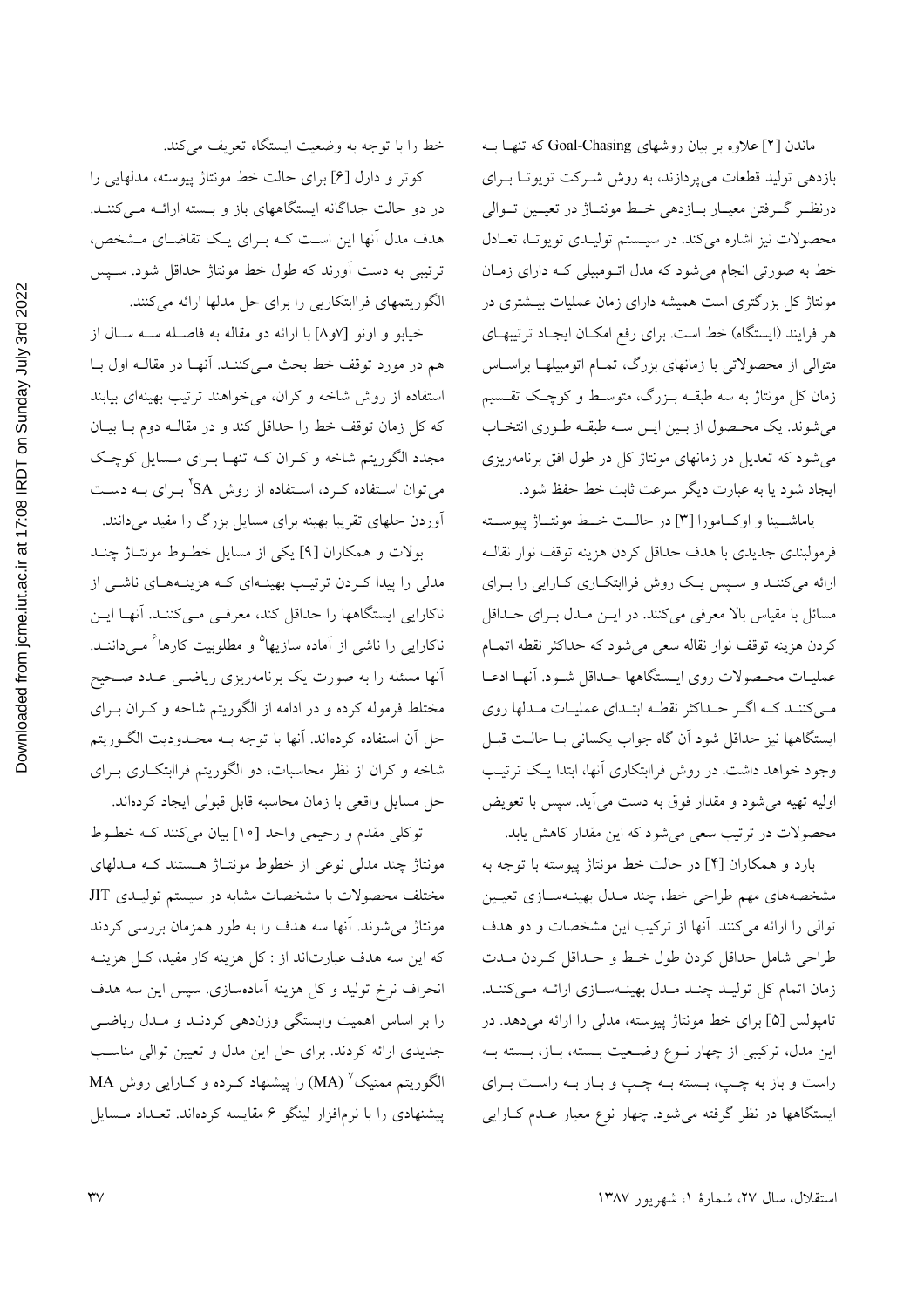آزمایشی اجرا شده، توانایی خوب MA پیـشنهادی را بـا توجـه بـه زمـان محاسـبات و كيفيـت جوابهـا تاييـد مـىكنـد. نتـايج محاسباتی نشان میدهد که MA، نتـایج رضـایتبخـشی را بــه خصوص در مسایل با ابعاد بزرگ ارائه میدهد.

رحيمي واحد و همكاران [١١] توالي توليد براي خط مونتاژ چند مدل<sub>ی</sub> در سیستمهای JIT با توجه به مدل چند هدف ارائ كردهاند. اين مدل، سه هدف اصلي را به طور همزمـان حـداقل می کند: کل کار مفیـد، کـل انحـراف نـرخ تولیـد و کـل هزینـه آماده سازی. بـه علـت اینکـه مـسئله مـورد نظـر جـزو مـسایل NP-hard است، لذا یک روش جدید بر اســاس MOPS^ بــرای جستجوي موضعي مرز بهينـه پـارتو طراحـي كردنـد. بـراي اعتباردهی کارایی الگوریتم پیشنهادی، مسایل آزمایشی مختلـف حل شدهاند و قابلیت اطمینــان الگــوریتم پیــشنهادی بــر اســاس برخی استانداردهای مقایسهای، بـا سـه الگـوریتم ژنتیـک چنـد هدفه متمايز PS-NC GA ، NSGA-II و SPEA-II مقايسه شد. مقایسهها نشان مـیدهـد کـه MOPS نتـایج بهتـری نـسبت بـه الگوریتمهای ژنتیک چند هدفه ارائه میکند.

رحيمي واحد و همكاران [١٢] سه هدف را بـه طـور همزمـان بررسی کردهاند که این اهداف عبارتاند از: حداقل کردن کـل کـار مفید، انحراف کل نرخ تولید و کل هزینه آمادهسـازی. یـک مـسئله توالی چند هدفه و فرمولبندی آن را تشریح کردهاند. از آنجایی ک مسئله مورد نظر جزو مسایل NP-hard است، لذا یک روش جدیــد بر اساس MOSS° برای جستجوی موضعی مرز بهینـه پــارتو بــرای مسئله طراحي كردهاند. براي اعتبــاردهي كــارايي الگــوريتم پيــشنهاد شده برحسب كيفيت جــواب و تنــوع ســطح، مــسايل آزمايــشى مختلف ساخته شدهاند و قابليت اطمينــان الگــوريتم پيـــشنهادی بــر اساس برخی استانداردهای مقایسهای، با سه الگوریتم ژنتیک چنـد هدفه مسهم يعني NSGA-II ،PS-NC GA و SPEA-II مقايسه شد. نتایج محاسباتی نشان میدهد کـه MOSS کـارایی بـیش از انتظـار نسبت به الگوریتمهای ژنتیک موجود به خصوص بـرای مـسایل بـا ابعاد بزرگ، ارائه می کند.

جیانفنگ و همکاران [۱۳] مسایل برنامهریزی زمانبنـدی بـه

دلیل دارا بودن فضای شدنی بسیار بزرگ و تعداد زیاد جوابهای بهینه موضعی به دست آمده، جـزو مـسایل ترکیبـی مـشکل بـه حساب میآیند. آنها یک الگوریتم ژنتیک چند هدفه را به عنوان یک الگوریتم هوشمند برای برنامه زمانبندی خط مونتـاژ چنـد .<br>مدلی ارائه کردنــد. روش رتبــهدهــی پــارتو و روش پراکنــدگی فاصلهای را بـرای ارزیـابی برازنـدگی اسـتفاده کردنـد. نتـایج محاسـباتي نــشان مــي(هــد كــه الگــوريتم ژنتيـك چنــد هدفــه پیشنهادی، کاراست.

سیماریا و ویلارینهو [۱۴] یک مدل برنامهریـزی ریاضـی و یک رویه الگوریتم ژنتیک تکرارشونده برای مسئله تعـادل خـط مونتاژ چند مدلی در ایستگاههای کاری موازی را ارائه کردهانــد، كـه در أن هـدف حـداكثر كـردن نـرخ توليـد خـط بـا تعـداد اپراتورهای معین است. مسئله مذکور، در مـورد برخــی مــسایل مربوط به محدودیتهای عملیاتی خطوط مونتاژ در دنیای واقعی، همانند محدودیتهای منطقهبندی و بالانس بارکـاری نیـز صـادق است. همچنین بـه تـصمیمگیرنـده اجـازه مـیدهـد کـه ایجـاد ایستگاههای کاری موازی را تحت کنترل خود درآورد.

منصوري [۱۵] يک الگوريتم ژنتيک چند هدفه با نگرش بـر مشکل توالی سیستم JIT را ارائه کرد، کـه در آن انحـراف نــرخ تولید و تعداد آمادهسازیها به طور همزمان بهینه می شـوند. ایـن دو هدف به نوعی ارتباط معکوس با یک دیگر دارنـد، بنـابراین بهینهسازی همزمان هر دو آنها مشکل است. ایــن نــوع مــسئله جزو مسایل NP-hard بوده و دستیابی بـه راهحـل برنامــهریــزی خطي، برنامهريــزي عــدد صــحيح يــا بــه وســيله راهحـل TE°` محاسباتی، مشکل است. در جایی که حـداقلسـازی انحرافـات نرخ تولید و تعداد آمادهسازیها به طور همزمان مورد نظر باشـد، روش الگوريتم ژنتيک چند هدف ببراي پافتن بهينـه موضـعي پارتو بـه کـار مـی(ود. کـارایی الگـوریتم ژنتیـک چنـد هدفـه پیشنهادی، در مقابل رویه TE برای مسایل کوچک و همچنـین در مقابل سه روش جستجوی ابتکاری بـرای مـسایل کوچـک، متوسط و بزرگ مقایسه شده است. نتایج عملی نشان مـیدهــد که کارایی الگوریتم ژنتیک چند هدفه در مقایسه بـا TE، بـسیار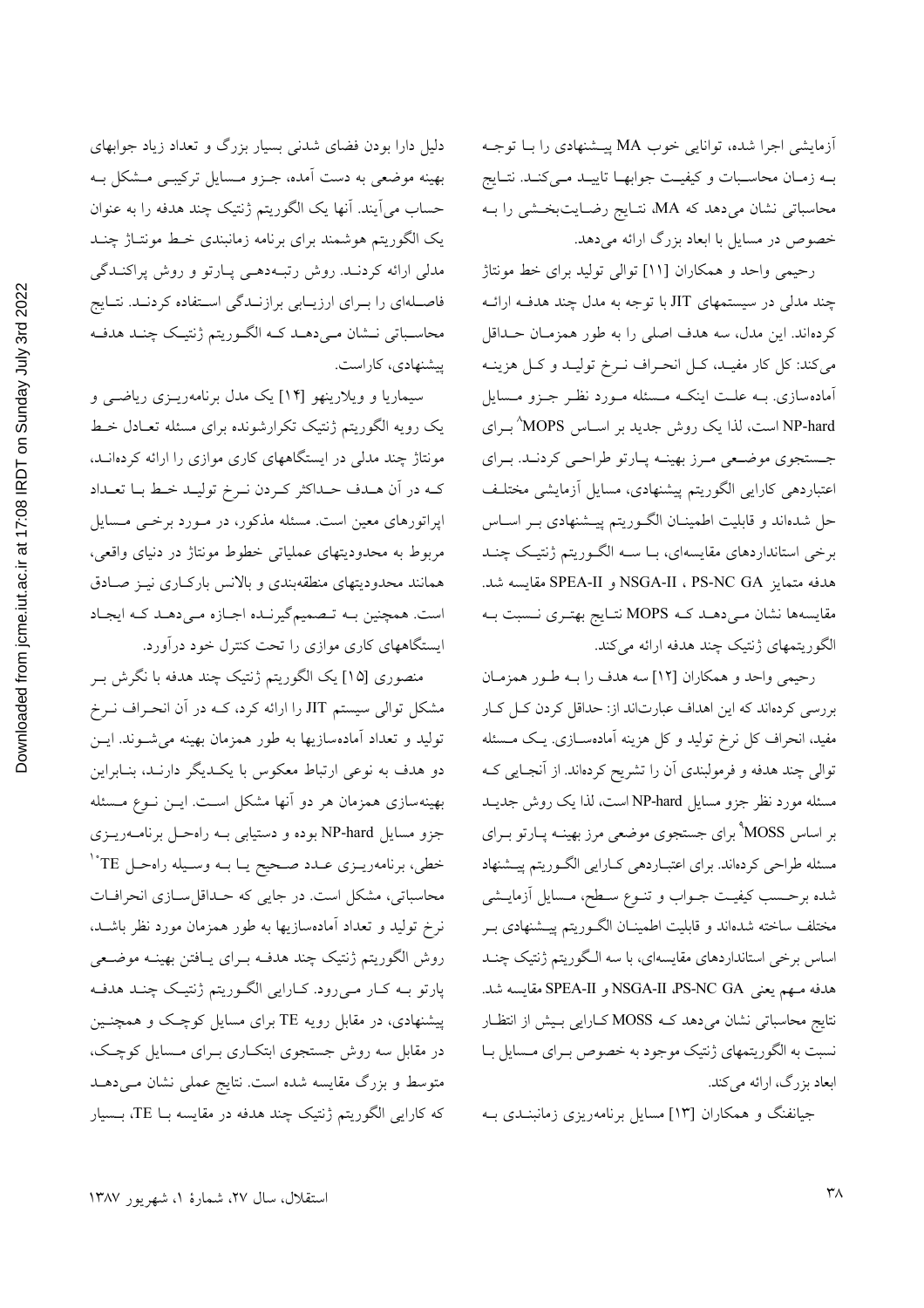پونامبالام و همکاران [۱۶] کارایی الگوریتم ژنتیک را بـرای مسایل تـوالی در خطـوط مونتـاژ چنـد مـدلی بررسـی کردنـد. مسئلهای که در ابتدا مورد بررسی قـرار گرفتـه، مقایـسهای بـین الگوریتم موجود و الگوریتم ژنتیک پیشنهادی برای رسـیدن بـه استفاده یکنواخت هر قطعه مورد اسـتفاده در خـط، بـا در نظـر گرفتن تغییرات در چهار سطح (محصول، زیــر مونتــاژ، اجــزا و مواد اوليه) بــوده اســت. آنهــا الگــوريتم پيــشنهاد شــده توسـط میلتنبـرگ و ســینامون در ســال ۱۹۹۲را بــا الگــوریتم ژنتیــک پیشنهادی به کار برده شده برای خط مونتاژ چند مـدلی مقایــسه کردهاند. نتایج ارزیابی نشان میدهد که کارایی الگوریتم ژنتیک در بیش از ۲۵ مسئله از ۴۰ مـسئله بررســی شــده، بهتـر اسـت. مسئله حل شده دیگر، مسئله توالی چند هدفه در خطوط مونتاژ چنـد مـدلي اسـت. سـه هـدف مهـم كـاربردي عبـارتانـد از: حداقل سازی کل کار مفیـد بـا حفـظ نـرخ یکنواخـت مـصرف قطعــات، حــداقلســـازي تغييرپـــذيري در مــصرف قطعــات و حداقل سازی هزینه آمادهسـازی کـل. آنهـا کـارایی مکانیزمهـای انتخاب سطح مقعر پارتو و انتخاب بر پایه مقـدار تــابع بــرازش عددي با توجه به اهداف حداقل سازي انحراف مصرف قطعات، حداقل سازی کل کارمفید و حداقل سازی کل هزینه آمادهسـازی را با هم مقایسه کردهانـد. نتـایج ارزیـابی نـشان مـیدهـد کـه الگوریتم ژنتیک که از رویه سـطح مقعـر پـارتو اسـتفاده کــرده، کارایی بهتری نسبت بـه الگـوریتم ژنتیـک کـه از مکانیزمهـای انتخاب دیگر استفاده میکنند، دارد.

خوب بوده و به طور قابل ملاحظهای زمان کمتری داشته است.

اردال ارل و همکاران [۱۷] از یک روش BS'' بـرای حـل مسئله توالي مدل در خطوط مونتاژ چند مدلي استفاده مي كننــد. به ويژه، أنها روى شش الگـوريتم BS بـراى انحـراف مـصرف قطعــات و ســنجش كــارايي تــسطيح بــار كــار كردنــد. نتــايج محاسباتی آزمایشها نشان میدهد که روشهای پیشنهادی BS بـا روشهای ابتکاری قابل رقابتاند.

مینگژو جین و دیوید وو [۱۸] روش  $^{\mathbf{V}}\mathbf{G}\mathbf{S}$  را یک الگوریتم عمـومي در سيــستم JIT، بــراي مــسئله بــالانس خـط مونتــاژ

چندمدلی بیان کردهاند. آنهـا تعریفـی بـرای اجـزای قطعـات و توالی ماندگاری قطعات در نظر گرفتند و ارتباط آنها را با مقدار تابع هدف مربوط به جوابهای بهینه، تجزیه و تحلیل کردند. آنها یک الگوریتم ابتکاری جدیدی به نام "الگوریتم واریانس" ایجاد کردند. اَزمایشات عددی نشان مـیدهنـد کـه الگـوریتم جدیـد می تواند جوابهای بهتری را با محاسبات اضافی کمتر ارائه دهد. باکچین و رابینوویچ [۱۹] یک فرض عمـومی در ادبیـات

بالانس خط مونتاژ چند مدلی آن است که یک فعالیت مــشترک در مدلهای گوناگون، باید به یک ایستگاه تخصیص یابـد. آنهـا این محدودیت را برداشته، و بــه یــک فعالیــت مــشترک اجــازه می دهند که به ایستگاههای مختلف بـرای مـدلهای گونـاگون .<br>تخصیص یابد. آنها به دنبال حداقل سـازی مجمـوع هزینــههـای ایستگاهها و فعالیت تکراری اند. سپس یک روش حل بهینه بـر پایه الگوریتم شاخه و کران برگشتی ایجاد میکنند و کارایی آن را به وسیله مجموعهای از آزمایشات بزرگ مورد ارزیـابی قــرار میدهند. سپس یک روش ابتکاری بر پایه روش شاخه و کـران برای حل مسایل با ابعاد بزرگ بسط داده شده است. جوابهای ابتکاری با یـک حــد پــایین مقایــسه شــده و آزمایــشات نــشان میدهند که روشهای ابتکاری حلهای خیلـی بهتـری نــسبت بــه روشهای سنتی ارائه میدهند.

نورالحق و همكاران [٢٠] توليد انبوه صرفهجويي هزينههاي زیادی را برای تولید کنندهها در صنایع گوناگون فراهم میآورد. با رشد روند تغییرات بیشتر و دوره عمر کوتـاهتر محـصولات، توليد انبوه سنتي با خطوط مونتاژ جايگزين مي شود. بازار كنوني کاملا رقابتی و مشتری محور است. خطوط مونتـاژ چنــد مــدلی در بسیاری از محیطهای صنعتی رو به افزایش هـستند. آنهـا بــه بالانس خطوط مونتاژ چند مدل<sub>ی</sub> برای n مدل میپردازند و یک روش الگوریتم ژنتیک کلاسیک را بـرای حـداقل سـازی تعـداد ایستگاههای کاری به کار مـیبرنــد. آنهـا همچنـین یـک رویــه الگوریتم ژنتیک تلفیقی را به کار گرفتند، که جـواب را از روش رتبهدهی اصلاحی برای حلهای اولیـه بـرای کـاهش فـضای جستجو نسبت به کل فیضا، از راه کیاهش زمیان جستجو، بیه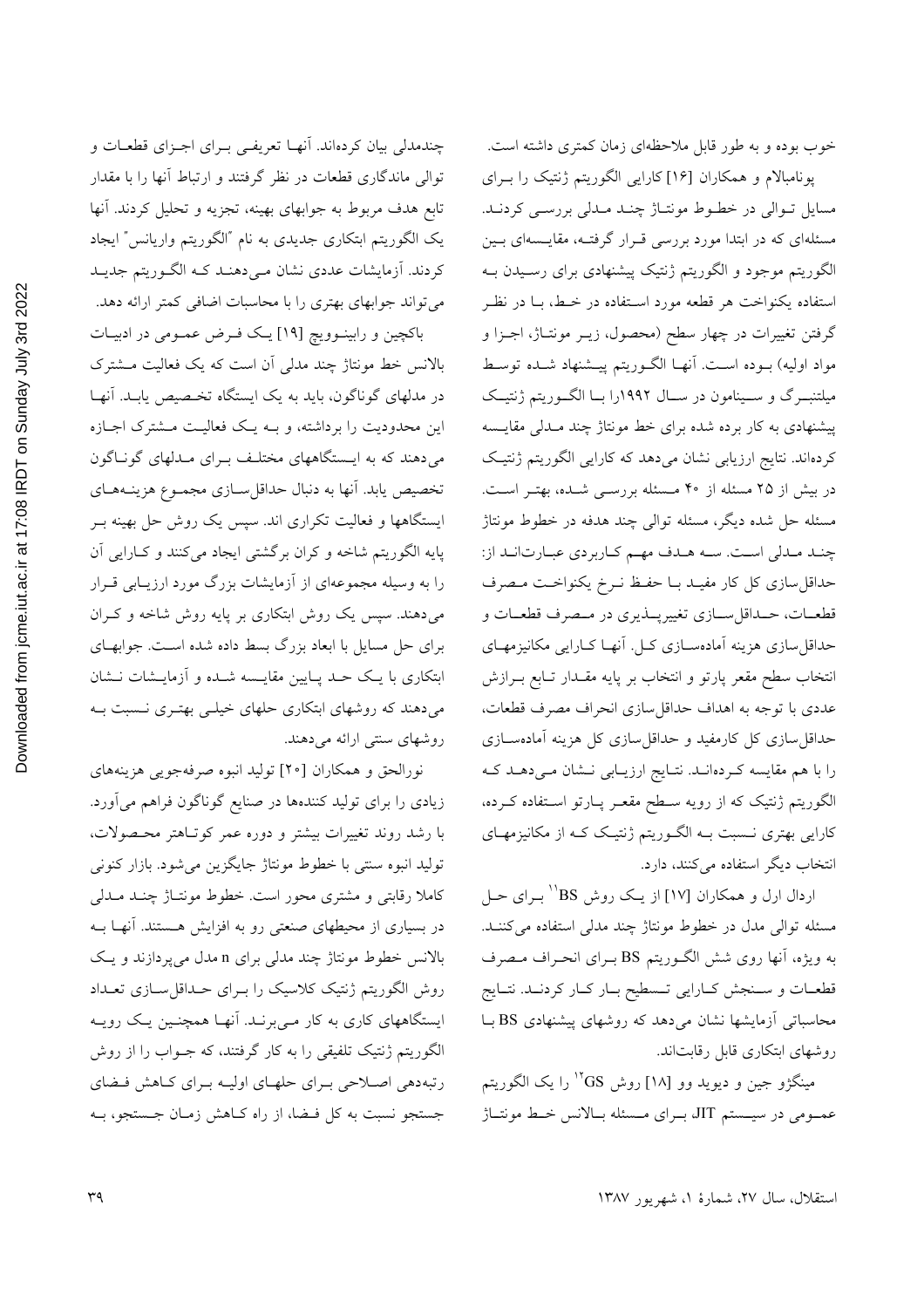دست می آورد. این رویه در قالب چندین مثال نــشان داده شــده است. نرم افزار مورد استفاده برای برنامهنویسی این رویه، زبـان ++C است.

#### ٣- مسئله حداقل كردن توقفات خط

این مسئله در خطوط مونتاژ چند مدلی از نوع پیوسته ایجاد مي شوند. در اين حالت چــون اپراتــور ضــمن انجـام عمليـات حرکت می کند، بنابراین عملیات در هر ایستگاه باید در محدوده ايـستگاه انجـام گيـرد. اگـر طـول ايـستگاه m را Lm و سـرعت حركت خط را ثابت Vc بناميم آن گاه زمان ايستگاه (STm) يــا حداکثر مدت زمانی که می توان در طول Lm عملیـاتی را انجـام داد برابر است با:

$$
ST_m = \frac{L_m}{V_c}
$$

در خطوط مونتاژ چندمدلی، تمام مدلها دارای زمان عملیات یکسانی در هر ایستگاه نیستند. اگر فرض کنیم که زمان عملیات تمام مدلها در یک ایستگاه کوچکتر از STm باشــد بــاز هــم بــه علت توالی عملیات قطعهکارها ممکن است اپراتـور نتوانــد در طول محدوده ایستگاه، عملیات یک قطعه کار را تکمیل کند. در این صورت یک قطعـه کـار ناتمـام در اَن ایــستگاه بــه وجــود می آید. این توقفات (به طور کلی وقوع قطعه کار ناتمام) سـبب تاخیر در تکمیل عملیـات مــدلها و افــزایش زمـان کــل مونتــاژ محصول میشود [۳ و ۴]. بنابراین مسئله ترتیب بندی محصولات روی خط مونتاژ چند مدلی بدین معناست که با چه ترتیبی محصولات روی خط مونتاژ تولید می شوند به نحوی که اهداف مطلوب در نظر گرفته شوند.

#### ۰۳–۱– تشریح نظرات موجود با مسئله

ماندن [۲] اشاره میکند که برای حداقل کردن هزینه توقف خط باید از دادن چند محصول با زمانهای عملیاتی نسبتا بـزرگ بهطور متوالی به خط پرهیز کرد و مناسب است که پــس از هــر محصول با زمان عملیاتی نسبتا بزرگ، یـک محـصول بــا زمــان عملیاتی نسبتا کوچک قرار گیرد. در مدل در نظر گرفته شــده از

نظر ماندن مبنی بـر جلـوگیری از وقـوع تـوالی محـصولات بـا زمانهای عملیاتی نسبتا بزرگ استفاده می شود.

یاماشینا و اوکومورا [۳] نیز مدلی را برای حداقل کردن هزینه توقف خط ارائه میکنند و روش حل فراابتکاری آنهـا در جهـت كاهش حداكثر نقطه اتمام عمليات محصولات يا كاهش حــداكثر نقطه شروع عملیات در ایستگاهها عمل میکند. مؤلفان روشـهایی را برای یافتن ترتیبهای اولیه و تعداد آنها برای دستیابی به ترتیب بهينه با يک فاصله اطمينان مــشخص و همچنــين نحــوه تعــويض محصولات در ترتیب را نیز ارائه میدهند.

#### ۲-۲- فرضیات مدل

فرضیات در نظر گرفته شده برای مدل عبارتاند از:

- خط انتقال به صورت پیوسته عمل می کند.
	- خط دارای نرخ تغذیه ثابت است.
- قبلا تعادل خط مونتاژ صورت گرفته است.
- زمان آمادهسازی صفر است و ترتیب محصولات، تـاثیری در زمانهای عملیاتی ندارد.
- در هر ایستگاه، یک اپراتور یا یک گروه اپراتـور کـه بـهطـور همزمان روی یک محصول عمل میکنند وجود دارد.
	- هزینه اپراتور و هزینههای خط مونتاژ در نظر گرفته نمی شوند.

#### ٣-٣- تعريف علائم

علائم مورد استفاده در مدل عبارتاند از: M= تعداد ايستگاهها I= تعداد مدلهای محصول i= شمارنده نوع مدل ( i=1,2,..., I ) m= شمارنده ایستگاه ( m=1,2,..., M ) i نقاضای تولید مدل i  $Q = \sum_{i=1}^{I} d_i$ Q= کل تقاضای تولید k= شمارنده موقعیت یک مدل در توال<sub>ی</sub>.  $k=1,2,...,Q$ t<sub>im</sub> = زمان عملیات یک واحد از مدل i در ایستگاه m ضريب تفاوت ايستگاهها در وقوع توقف خط $\alpha_{\rm m}^{\prime}$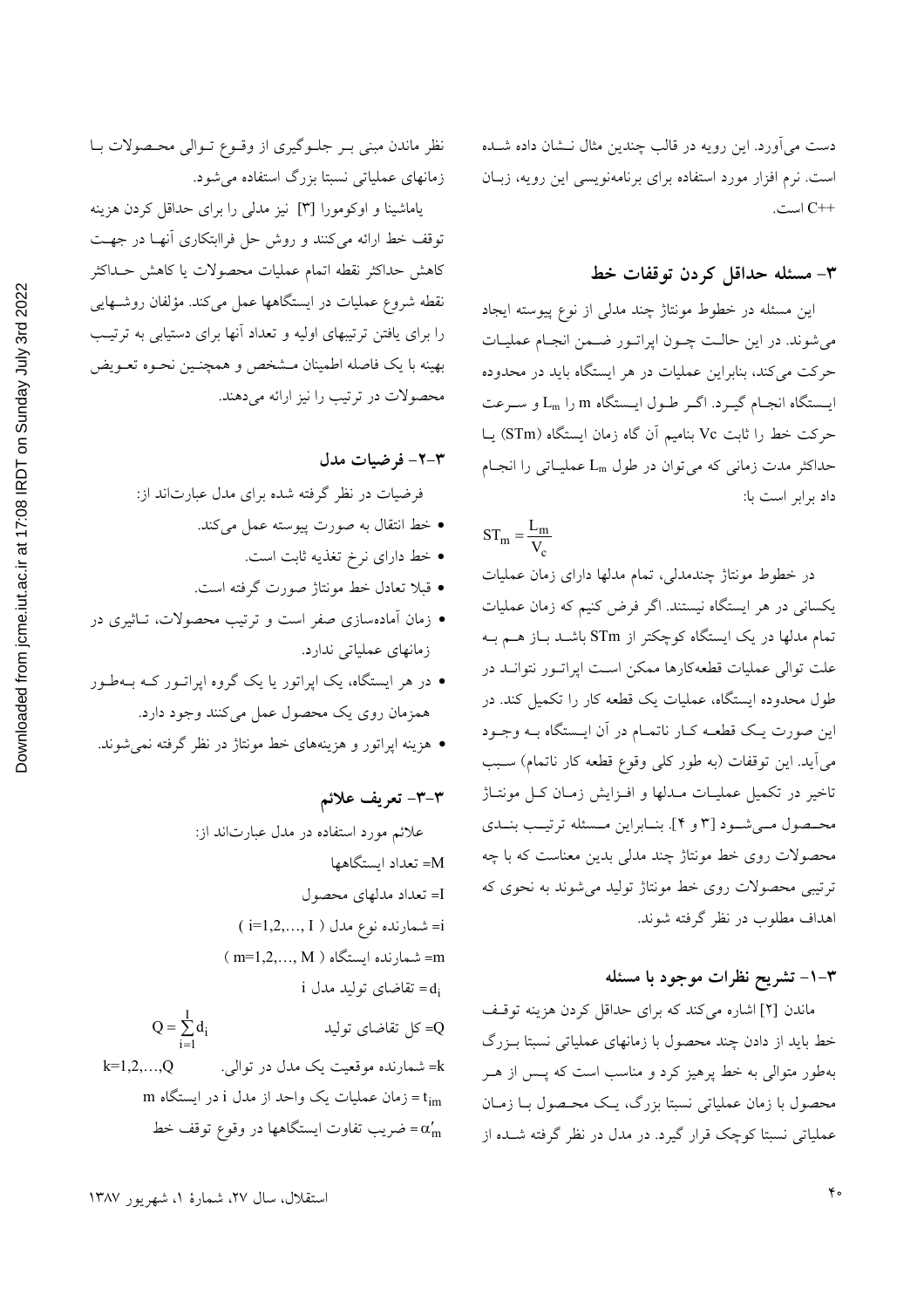| كروموزوم                                                                                                                                                                                                                                                                                                            |
|---------------------------------------------------------------------------------------------------------------------------------------------------------------------------------------------------------------------------------------------------------------------------------------------------------------------|
| تکاملی داروین الهام گرفته شده است و کـارکرد آن بــر اســاس                                                                                                                                                                                                                                                          |
| ژنتیک طبیعـی اسـتوار اسـت. جــواب مــسئلهای کــه از طریــق                                                                                                                                                                                                                                                          |
| $\frac{1}{2}$ $\frac{1}{2}$ $\frac{1}{2}$ $\frac{1}{2}$ $\frac{1}{2}$ $\frac{1}{2}$ $\frac{1}{2}$ $\frac{1}{2}$ $\frac{1}{2}$ $\frac{1}{2}$ $\frac{1}{2}$ $\frac{1}{2}$ $\frac{1}{2}$ $\frac{1}{2}$ $\frac{1}{2}$ $\frac{1}{2}$ $\frac{1}{2}$ $\frac{1}{2}$ $\frac{1}{2}$ $\frac{1}{2}$ $\frac{1}{2}$ $\frac{1}{2}$ |

کـه از طريـق ژنتیک طبیعے استو الگوريتم ژنتيک حل مي شود، مرتبـا بهبـود مـييابـد. الگـوريتم ژنتیک با مجموعهای از جوابها کـه از طریــق کرموزومهــا نــشان داده می شوند شروع می شود. این مجموعه جواب جمعیت اولیه نام دارند. در این الگوریتم جوابهای حاصل از یک جمعیت برای تولید جمعیت بعدی استفاده می شوند. در این فرایند امیـد است که جمعیت جدید نسبت بـه جمعیـت قبلـی بهبود یابـد. انتخاب بعضی از جوابها از میـان کــل جوابـــها (والــدین <sup>۱۳</sup>) بــه منظـور ايجاد جوابهاي جديـد يـا همـان فرزنـدان ٔ`` بـر اسـاس .<br>مطلوبیت آنهاست. طبیعی است کـه جوابهـای مناسـبتر شــانس بیشتری برای تولید مجـدد داشتـه باشند. این فراینـد تا ارضـای شروط از پیش تعیین شـده (مانند تعداد جمعیت یا میزان بهبود جواب) ادامه مي يابد.

#### ۴–۱– ساختار کروموزوم

 $\begin{array}{ccccccccc}\n2 & 3 & 4 & 5 & 6 & 7 & 8 \\
\hline\n1 & 2 & 1 & 3 & 3 & 2 & 2\n\end{array}$ 

شکل ۱– ساختار کروموزوم

کروموزوم بیانگر ساختار حل یا جواب شدنی مسشله مورد نظر در قالب ژنتیکی است. بـرای مـسایلی کـه قـبلا مدلـسازی .<br>شدهاند، متغیرهـای تــصمیم مــی تواننــد الگــوی مناســبی بــرای طراحی کروموزوم باشند. با توجه به ماهیت متغیر تصمیم مـدل ارائه شده؛ می توان کروموزوم را به صورت یک رشته خطبی بـا ژن در نظر گرفت به طوری که هر ژن می تواند مقداری بین  ${\rm Q}$ ۱ تا I اختیار کند. این نحوه ارائه؛ به طـور خودکـار محـدودیت (٢) مدل را ارضاء خواهد كرد. براي ارضاي محدوديت (١) مدل، لازم است تعداد d<sub>i</sub> ژن از کروموزوم؛ مقـدار i را اختیـار کنند. این مورد باید توسط یـک سـابروتین بعـد از تولیـد هـر کروموزوم کنترل شود.

شکل (۱) ساختار کروموزوم برای یک مـسئله نمونـه بـا J=3 و به طوری که 2=1 $d_1$  5=4 $d_2$  و 3=4 $d_3$  نشان می دهد.

$$
\alpha'_{m} = \frac{\text{Max}_{i} \{t_{im}\}}{L_{m}}
$$
  

$$
m_{o} \leq L_{c} \leq L_{c}
$$
  

$$
\overline{T}_{m} = \frac{\sum d_{i} t_{im}}{Q}
$$

m = طول ایستگاه  $L_m$ k = ١؛ اگر یک واحـد از مـدل i بـه موقعیـت ترتیـب k تخصيص يابد و • در غير اين صورت

۴–۴– مدل پیشنهادی مدل بهینهسازی در نظر گرفته شده با هـدف حـداقل کـردن هزينه توقف خط به صورت زير خواهد بود:

Min 
$$
\sum_{m=1}^{M} \alpha'_m \sum_{k=2}^{Q} \left| \sum_{i=1}^{I} t_{im} (X_{ik} + X_{i(k-1)}) - 2 \overline{T}_m \right|
$$
  
s.t.  
 $\sum_{k} X_{ik} = d_i$  i=1,2,...,I (1)  
 $\sum_{i} X_{ik} = 1$  k=1,2,...,Q (2)  
 $X_{ik} \in \{0,1\}$  i=1,2,...,I ; k=1,2,...,Q

محدودیت گروه (۱)، تولید تقاضای مدلها در افق برنامهریزی و محدوديت گروه (٢)، تخصيص يافتن يک واحـد محـصول بـه یک موقعیت ترتیب را تضمین می کنند.

# ۴- طراحي الگوريتم ژنتيک

الگوریتم ژنتیک روشی است که در آن از انتخـاب تــصادفی کدها در فضایی مشخص بـه جـواب قابـل تـوجهی در مـسایل رسیده میشود. الگوریتم ژنتیک یک روش آماری بـرای بهینهسازی و جستجوست که بخش محاسبات تکاملی است ک خود زیر شاخهای از هوش مصنوعی است. ویژگیهای خـاص این الگوریتم باعث میشود کـه نتوانـد آن را یـک جـستجوگر تصادفي قلمداد كرد در واقع ايـده اوليـه ايــن روش از نظريــه

استقلال، سال ٢٧، شمارهٔ ١، شهریور ١٣٨٧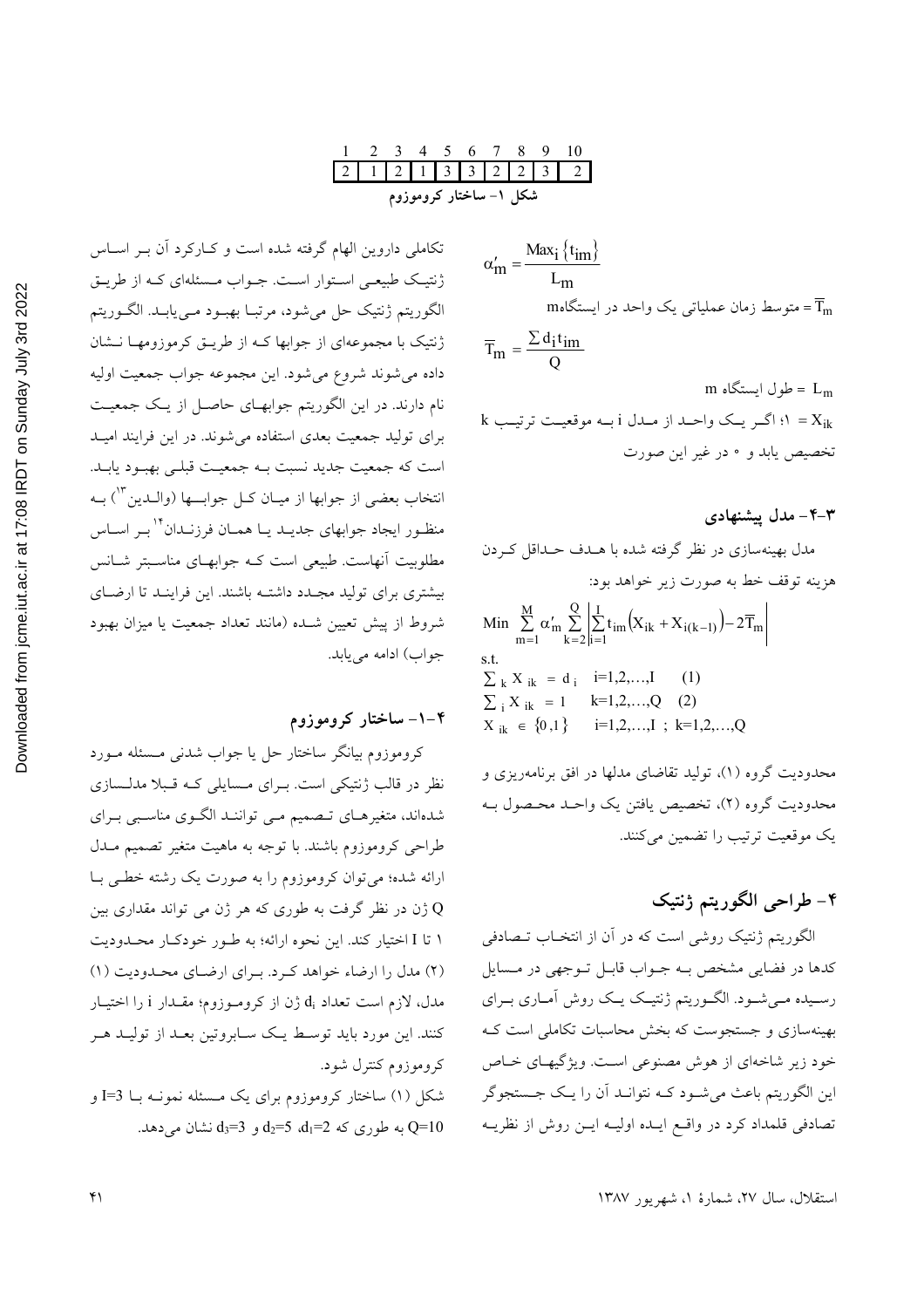| نقطه برش |                |  |   |  |   |  |  |  |    |  |  |  |
|----------|----------------|--|---|--|---|--|--|--|----|--|--|--|
| 1        | $\overline{c}$ |  |   |  | 6 |  |  |  | 10 |  |  |  |
|          |                |  |   |  |   |  |  |  |    |  |  |  |
|          |                |  |   |  |   |  |  |  |    |  |  |  |
| 1        | 2              |  | 4 |  | 6 |  |  |  | 10 |  |  |  |
|          |                |  |   |  |   |  |  |  |    |  |  |  |
|          |                |  |   |  |   |  |  |  |    |  |  |  |

شکل ۳- دو فرزند حاصل از عملگر تقاطعی کلاسیک

تجدید نظر قرار گیرد. به عنوان نمونه؛ کروموزومهای شکل (۲) را به عنوان والد در نظر بگیرید؛ در حالت کلاسیک یک نقطـه برش در طـول کرومـوزوم بـه صـورت تـصادفی و یکنواخـت انتخاب مي كنيم (مثلا نقطه ۴). سپس بخشهاى متناظر والدين را با یکدیگر تعویض میکنیم. بـدین ترتیـب فرزنـدان جدیـد بـه صورت شکل (۳) تولید میشوند. به وضوح مشاهده می شود که هر دو کروموزوم تولید شده در شکل (۳) نشدنی هستند زیــرا هر دو کروموزوم محدودیت (۱) را نقض کردهانـد. پـافتن یـک نقطه برش أرماني كه شدنى ماندن فرزانـدن جديـد را تـضمين کند؛ عملا ممکن نیست. بـرای غلبـه بـر ایـن مـشکل از یـک رویکرد ترتیبی و جایگزینی استفاده شده است بـه طـوری کـه ۔<br>حتی المقدور فرزندان تولیـد شـده؛ بیــشترین خـصوصیات را از والدين خود به ارث بيرند.

در این روش، ابتدا همان عملگر تقاطعی کلاسیک را بـر روی والدین اعمال میکنیم. سـپس مقـادیر ژنــی را در کروموزومهـای جدید از مکان برش از چپ به راست (یا بـرعکس) در صـورت نیاز به گونهای اصلاح می کنیم کـه محـدودیت (۱) مـدل ارضـا شود. به عنوان نمونه، مجددا کروموزومهای شکل (۲) را به عنوان والد در نظر بگیرید؛ و فرض کنید نقطه برش همان مکان ۴ باشد. شکل (۴) فرزندان اصلاح شده را بعد از اعمال عملگـر تقـاطعى نشان مي دهد. فرزندان جديد به غير از چنـد ژن معـدود تـا حـد امكان به والدين خود شبيهاند.

۴-۲-۲- عملگر جهش استاندارد ساختار ارائه شده بـرای کرومـوزوم بـه گونـهای اسـت کـه



شکل ۲ – دو حل شدنی به عنوان کروموزوم های والد

| نقطه برش       |                |                |                |                         |  |               |                                                                                       |                          |                 |   |  |  |  |
|----------------|----------------|----------------|----------------|-------------------------|--|---------------|---------------------------------------------------------------------------------------|--------------------------|-----------------|---|--|--|--|
| $\overline{1}$ | $\overline{2}$ | $\mathcal{R}$  | $\overline{4}$ |                         |  |               | $\begin{array}{ c c c c c }\n\hline\n5 & 6 & 7 \\ \hline\n3 & 1 & 3 & 2\n\end{array}$ | 8                        |                 |   |  |  |  |
|                |                |                |                |                         |  |               |                                                                                       |                          | 2 <sup>1</sup>  | 3 |  |  |  |
|                |                |                |                |                         |  |               |                                                                                       |                          |                 |   |  |  |  |
| $\,1$          | $\overline{c}$ | $\overline{3}$ | $\overline{4}$ |                         |  | $\frac{7}{1}$ | 8                                                                                     |                          |                 |   |  |  |  |
|                |                |                | 3              | $\overline{\mathbf{3}}$ |  |               |                                                                                       | $\overline{\mathcal{P}}$ | $\rightarrow$ 2 |   |  |  |  |
|                |                |                |                |                         |  |               |                                                                                       |                          |                 |   |  |  |  |

شکل ۴- دو فرزند حاصل از عملگر تقاطعی اصلاح شده

۴–۲– عملگر های ژنتیکی

برای جستجو و پیمایش فیضای شدنی، نیاز به طراحی عملگرهای ژنتیکی مناسب با توجه به ساختار ارائه شـده بـرای كروموزوم است. در اين طراحي از سه عملگر تقـاطعي اصـلاح شده، جهش و معکوس استفاده شده است. همچنـین از عملگـر ترکیب مجدد<sup>۱۵</sup> نیز برای استفاده از خبرهترین حلهای نسل قبـل استفاده شده است. در زیر به تفصیل نحوه عملکرد هر عملگر و اصلاحات آنها برای مسئله مورد بررسی آورده شده است.

### ۴-۲-۱- عملگر تقاطعی اصلاح شده

عملگر تقاطعی عبارت است از آمیزش دو عضو از جمعیت والد و تولید دو فرزند جدید؛ به طوری که هـر فرزنـد نیمـی از خصوصیات ژنتیکی و ساختاری واللدین خود را در برداشته باشد. اعمال عملگر تقاطعی به صورت استاندارد به احتمال زیاد موجب تولید کروموزومهای نشدنی خواهد شد. چرا که رویکرد استاندارد به راحتی موجب نقض محدودیت (۱) مـدل خواهـد شد. در نتیجه این عملگر برای مسئله کاهش ریسک خط مـورد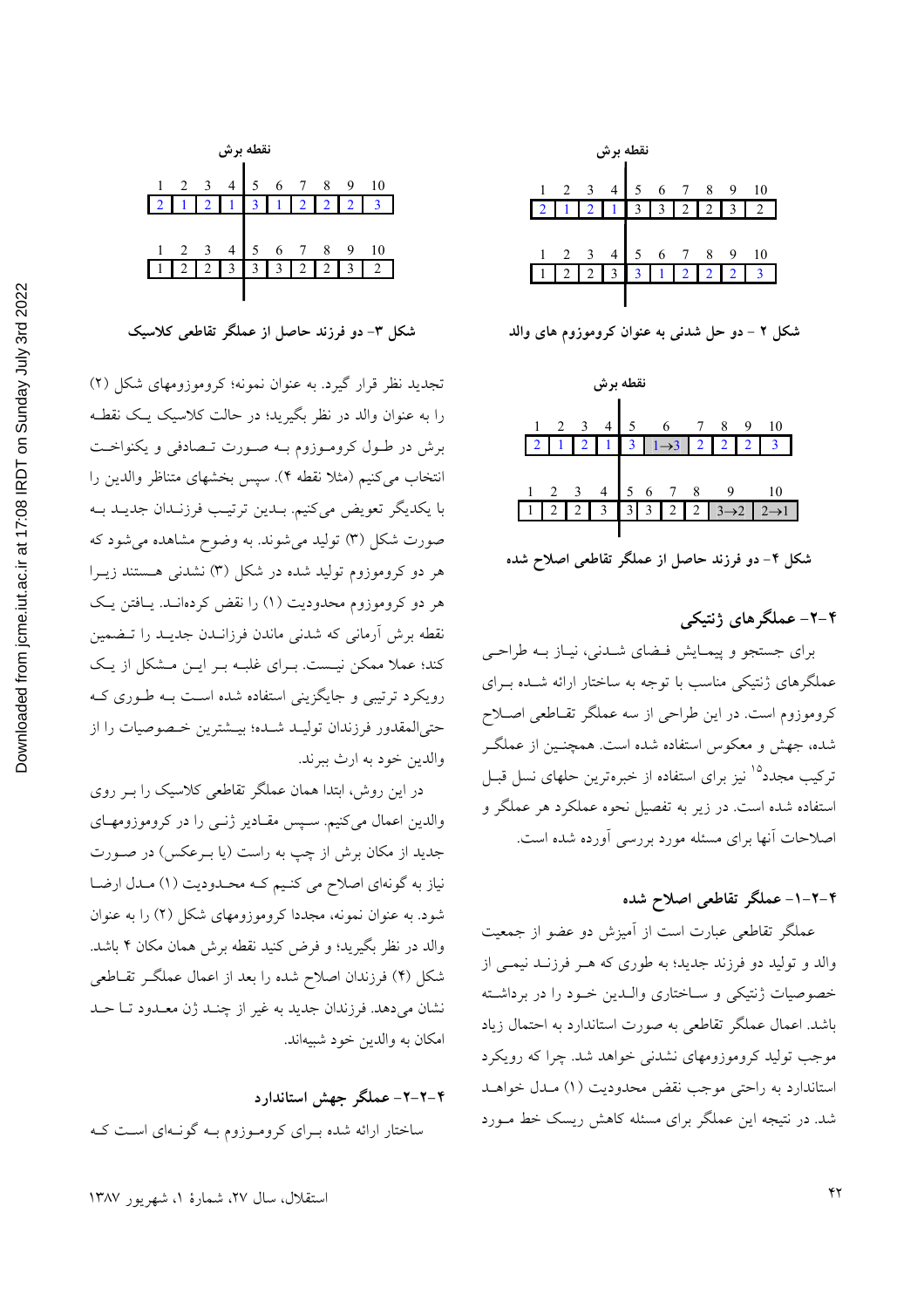# $\begin{array}{cccccccccccccccccc} 1 & 2 & 3 & 4 & 5 & 6 & 7 & 8 & 9 & 10 \\ \hline 2 & 1 & 3 & 3 & 1 & 2 & 2 & 2 & 3 & 2 \end{array}$

شکل ۶- فرزند جدید حاصل از عملگر معکوس

برازندگی هر نسل محاسبه و مقدار هر برازندگی به صورت زیر نرماليزه مي شود.



|            | نسل g       |                      |  |                       | نسل g+1                          |                         |
|------------|-------------|----------------------|--|-----------------------|----------------------------------|-------------------------|
|            | مقدار       | برازندگی             |  |                       | مقدار                            | برازندگی                |
| كروموزومها | برازندگی    | نر ماليز ه           |  | كروموزومها            | بر از ندگی                       | نر ماليزه               |
| $X_1^g$    | $f_1^g$     | $Z_1^g$              |  | $x_1^{(g+1)}$         | $f_1^{(g+1)}$                    | $Z_1^{(g+1)}$           |
| $x_2^g$    | $f_2^g$     | $Z_2^{\  \  \, g}$   |  | $x_2^{\frac{q+1}{2}}$ | $f_2^{(g+1)}$                    | $Z_2^{\frac{(g+1)}{2}}$ |
|            |             |                      |  |                       |                                  |                         |
|            |             |                      |  |                       |                                  |                         |
| $X_K$ g    | $f_k^{\ g}$ | $Z_K$ g              |  | $x_K^{(g+1)}$         | $f_{K}^{(g+1)}$                  | $Z_K^{(g+1)}$           |
| ميانگين و  |             |                      |  | ميانگين و             |                                  |                         |
| واريانس    |             | $\mu_g$ , $\delta_g$ |  | واريانس               | $\mu_{(g+1)}, \, \delta_{(g+1)}$ |                         |
|            |             |                      |  |                       |                                  |                         |

جمعیت والد، آن دسته از کروموزومهای نـسل فعلـیانـد کـه چرا که تابع هدف از نوع کمینه سازی است و هــدف  $z^{\text{g}}_{\text{i}} \leq 0$ یافتن کروموزومها با برازندگی کمتر است. کروموزمهـای نـسل g+1 با استفاده از جمعیت والله و عملگرهای ژنتیکمی تولیـد مې شوند.

۴–۵– معیار توقف برای توقف الگوریتم، از معیارهای زیر استفاده شده است: الف) حداكثر تعداد نسلها. ب) حداقل مقدار واريانس مجاز نسل. ج) تساوی میانگین و واریانس دو نسل متوالی. د) حداكثر زمان اجراي الگوريتم.

۴–۶– گامهای الگوریتم ژنتیک گام ۰- پارامترهای اولیه را به صورت زیر مقداردهی کنید:

# $\begin{array}{ccccccccc}\n1 & 2 & 3 & 4 & 5 & 6 & 7 & 8 & 9 & 10 \\
\hline\n2 & 1 & 2 & 1 & -2 & 3 & 3 & 2 & -1 & 2 & 3 & 2\n\end{array}$

شکل ۵- نحوه اعمال عملگر جهش کلاسیک

می توان از جهش استاندارد بخوبی استفاده کرد. برای این کار یک کروموزوم از جمعیت والد، ماننـد شـکل (۲)، بـه تـصادف انتخاب می کنیم؛ سپس دو مکان متمـایز در بـازه [1,Q] نیــز بــه تصادف انتخاب كـرده و مقـادير ژن ايــن دو مكــان را بــر روى كروموزوم منتخب مانند شكل (۵) تعويض مي كنيم.

#### ۲-۲-۳- عملگر معکوس

عملگر معکوس حالت تعمیم یافتهای از عملگر جهش است که بر روی یک زیر رشته از کروموزوم منتخب اعمـال شــده و مقادیر ژن زیر رشته را معکوس مبی کنـد. بـرای ایـن کـار یـک كروموزوم از جمعيت والد، مانند شكل (٢)، به تصادف انتخاب می کنیم؛ سپس دو مکان متمایز در بازه [1,Q] کـه معـرف یـک زیر رشته است، نیز به تصادف انتخاب کرده و مقـادیر ژن بـین این دو مکان را به روی کروموزوم منتخب تعویض میکنیم. در شکل (۶) زیر رشته بین مکانهای ۳ و ۶ معکوس شده است.

#### ۴–۳– تولید جمعیت اولیه (نسل اول)

برای تولید نسل اول، با فـرض ثابـت بـودن جمعیـت در هـر نسل، از یک تخصیص تصادفی ساده بر حسب توزیع یکنواخت گسسته استفاده شده است. بدین ترتیب که برای هـر محـصول i، تعداد di ژن به تــصادف انتخــاب و مقــدار ژن آن برابـر i تنظـيم می شود. یک سابروتین خاص، عدم تـشابه کروموزومهـای تولیـد شده در هر نسل را بررسی میکند.

#### ۴-۴- نحوه انتخاب جمعیت والد

برای انتخاب جمعیت والد از نسل فعلی؛ بـه منظـور تولیـد نسل بعدی، از روش نرمالیزه کردن برازنـدگی کروموزومهـای نسل فعلی استفاده میشود. بدین ترتیب که میانگین و واریـانس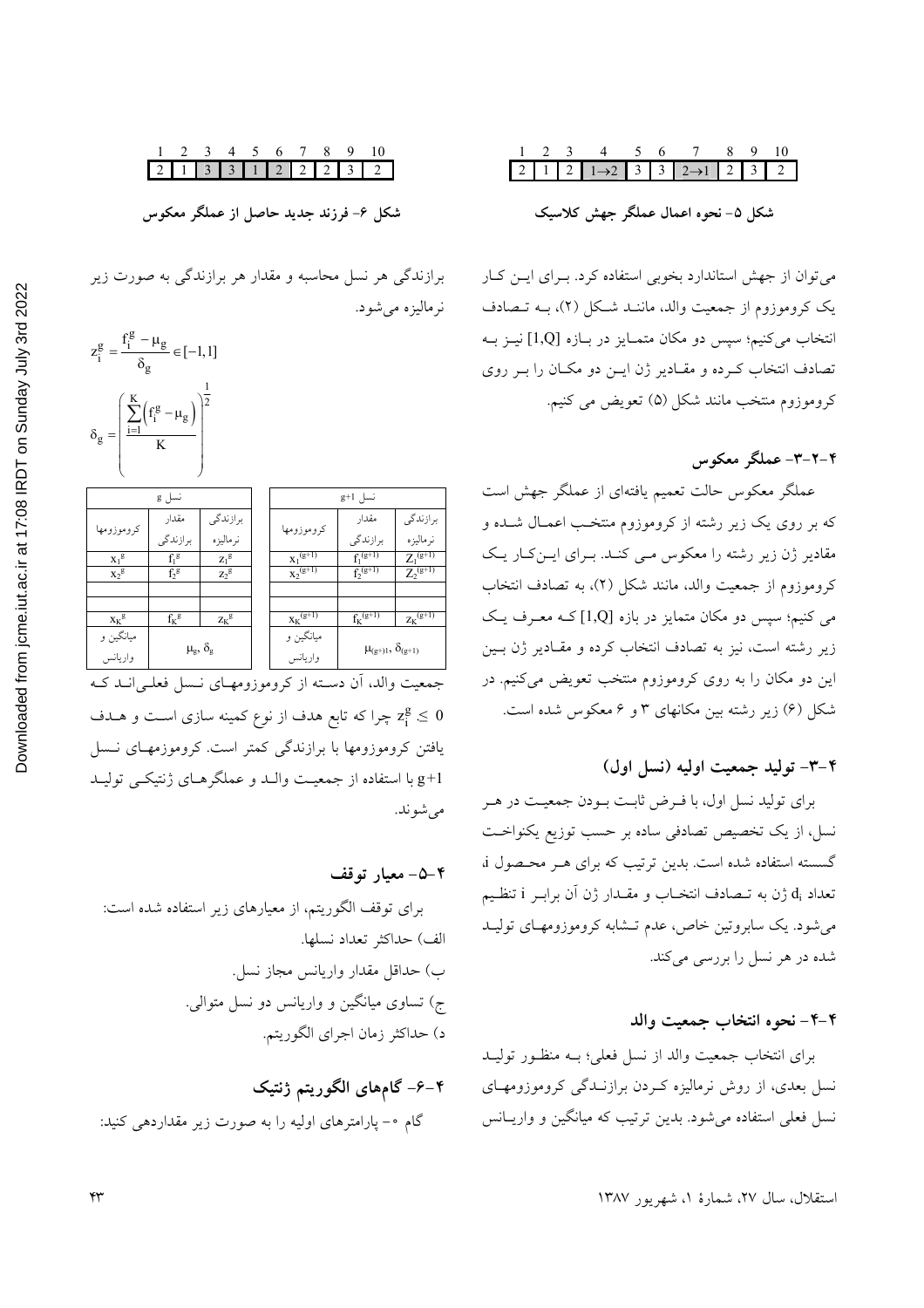جدول ١- مسئله نمونه با توجه به زمان عملیات، تقاضای محصول و طول ایستگاه در بازه [۵–۱]

#### مسئله نمونه (ایستگاه) Station  $\mathbf{\breve{y}}$ ٩  $\Delta$ Product (محصول)  $\mathbf{r}$ ۶  $\wedge$  $\backslash$   $\circ$ مسئله نمونه (ایستگاه) Station  $\mathbf{\breve{r}}$  $\pmb{\mathsf{y}}$  $\hat{\omega}$ ۶  $\backslash$   $\circ$ Product (محصول)  $\Delta$ ٩

K : تعداد جمعیت در هر نسل.

G : حداكثر تعداد نسلهاى مجاز. 8 : حداقل واريانس مجاز براي هر نسل. .r<sub>i</sub> : نرخ انتخاب عملگر نوع i. – شمارندهها:  $g = 1, 2, ..., G$  : شمارنده نسل: g گام ۱- قرار دهید g = 1 و جمعیت اولیه را طبق بند ۴-۳ تولید كنىد. گام ۲- جمعیت والد را طبق بند ۴-۴ تولید کنید. گام ٣- با استفاده از كروموزومهـاي جمعيـت والـد و انتخـاب تصادفی عملگرها با نرخ معین، تعداد K فرزند تولید و در نسل جدید قرار دهید.  $\mathrm{G} = \mathrm{g} + \mathrm{G}$  را قراردهید و میانگین و واریــانس نسل جدید را محاسبه کنیـد. اگـر یکـی از معیارهـای بنـد ۴ـ۵ ارضا شده است توقف كرده و بهترين جواب نـسل آخـر را بـه خروجي بفرست در غير اين صورت به گام ۲ برويد.

# ۵– نتایج محاسباتی

۵–۱– طراحی مسائل نمونه

در این مقاله، برای نشان دادن کارایی الگوریتم ژنتیک در مسئله حداقل كردن توقفات خط بايد مسايلي طراحىي شود تبا توانایی و نقاط ضعف این الگوریتم را نـشان دهــد و همچنــین برای سنجش کـارایی الگـوریتم ژنتیـک، بـا اسـتفاده از مقـادیر مختلف، مسئله مورد بررسی قرار مے گیرد. جـداول (١) و (٢)

### جدول ۲– مسئله نمونه با توجه به زمان عملیات و تقاضای محصول در بازه [۱۰–۱ ] و طول ایستگاه در بازه [۵–۱]

| مسئله نمونه       |             |  |   |   |  |         |  |  |  |  |
|-------------------|-------------|--|---|---|--|---------|--|--|--|--|
| (ایستگاه) Station |             |  |   | ۵ |  |         |  |  |  |  |
| (محصول) Product   |             |  | ۵ |   |  | ۰       |  |  |  |  |
|                   | مسئله نمونه |  |   |   |  |         |  |  |  |  |
| (ايستگاه) Station |             |  |   |   |  | $\circ$ |  |  |  |  |
| (محصول) Product   |             |  |   | ۵ |  |         |  |  |  |  |
|                   |             |  |   |   |  |         |  |  |  |  |

مسایل طراحی شده را نشان میدهد.

## ۵–۲– حل مسئله و تحلیل نتایج

در این قسمت، نتایج حـل مـسئله بــا اسـتفاده از الگــوریتم ژنتیک برای حداقل کردن توقفات خط ارایــه مــیشــود و بــرای ۔<br>آزمودن صحت جواب به دست آمده از الگـوریتم، از نــرمافــزار Lingo استفاده شده است. سپس در جدولی زمان اجـرا توسـط نرمافزار و الگوریتم ژنتیک، مقدار تابع هدف بــه دســتآمــده از نرمافزار و مقدار اختلاف بهترین تابع هدف بــه دســت آمــده از نرمافزار و الگوریتم ژنتیک ارایه میشود، جـداول (۳) و (۴) و نمودارهاي (١) و (٢). سپس با توجـه بــه جــداول ارايــه شــده، میانگین زمان اجرا و مقدار خطای الگوریتم ژنتیک با نــرمافــزار مقایسه میشود. در نتیجه میتوان گفت که الگوریتم ژنتیک در زمانی قابل قبول جوابی مناسب با مقــدار خطــای کــم را نتیجــه میدهد. بنابراین الگوریتم پیــشنهادی مناسـب وکــارایی آن بــالا ارزيابي مي شود.

با توجه به اطلاعات هر مسئله و جوابهای به دست آمـده از الگوریتم ژنتیک می توان تعداد کل عملگرهای استفاده شـده در الگـــوریتم ژنتیـــک را مـــشاهده کــــرد، جــــداول (۵) و (۶) و نمودارهای (۳) و (۴).

۵–۳– تحلیل و بررسی جواب مسئله چندین بار مسئله با توجه به پارامتر تعریف شده اجرا شـده است که نتایج آنها به صورت جداولی ارائه شد. حال به مقایسه

استقلال، سال ۲۷، شمارهٔ ۱، شهریور ۱۳۸۷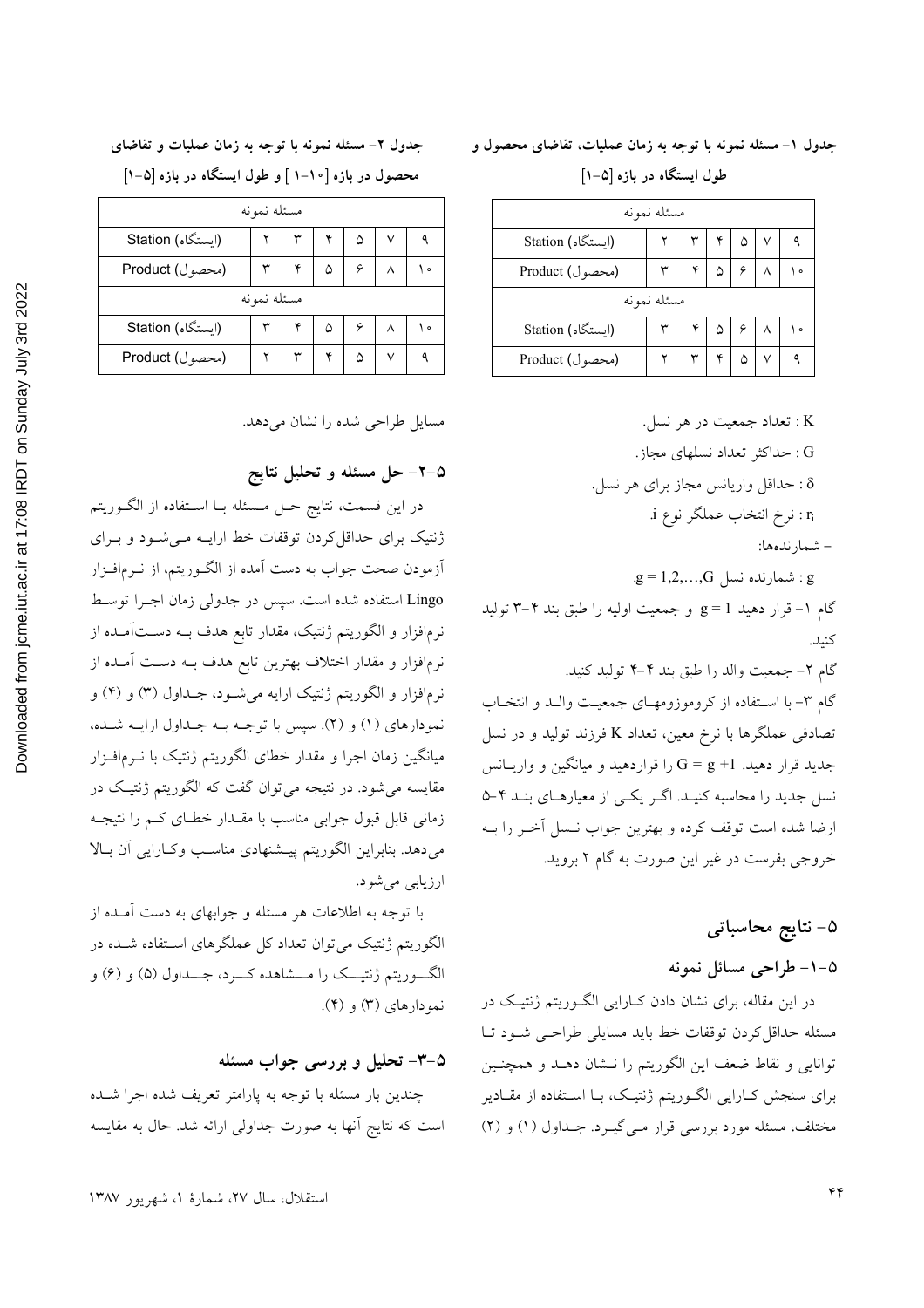| رديف           |          | مسئله نمونه          | اطلاعات مسئله          |                                     |                   | حل با Lingo                   |                             | حل با GA                   | Gap of OFV                    | $T_{AVG}$                                       |
|----------------|----------|----------------------|------------------------|-------------------------------------|-------------------|-------------------------------|-----------------------------|----------------------------|-------------------------------|-------------------------------------------------|
|                | Station  | Product              | $\Sigma Q$             | $\Sigma\mathop{\rm L{}}\nolimits_m$ | <b>OFV</b>        | CPU Time (s)                  | <b>OFV</b>                  | CPU Time (s)               |                               |                                                 |
| $\lambda$      | ٢        | $\mathsf{r}$         | ٩                      | ۵                                   | 9/9999            | $\bullet$                     | 9/9999                      | $0/7$ $\Lambda$            | $\circ$                       | $\circ / \backslash \mathfrak{r} \circ \varphi$ |
| ٢              | ٣        | ۴                    | ۱۵                     | $\backslash$ .                      | 49/8.54           | $\uparrow\uparrow\uparrow$    | 49/8.54                     | Y/VYYY                     | $\bullet$                     | 10V/٣۶V٢                                        |
| $\mathsf{r}$   | ۴        | ۵                    | $\gamma$               | $\setminus$                         |                   | $\Upsilon \vee \Upsilon$      | 99/0V                       | 19/717                     |                               | 109/1194                                        |
| ۴              | ۵        | ۶                    | $\mathsf{Y}\mathsf{Y}$ | ۱۵                                  |                   | $\tau$ ۶۹۶ $\bullet$          | $1\pi/4.99.99$              | VQ/99AV                    |                               | $Y \circ YY/Y \wedge YY$                        |
| ۵              | $\vee$   | Λ                    | $\mathbf{y}$           | $\mathbf{y}$ .                      |                   | 4700                          | $YV_A/Y_999$                | YY/YY                      |                               | Y149/7110                                       |
| ۶              | ٩        | $\backslash$ $\circ$ | ۲۵                     | ۲۶                                  |                   | $\gamma \gamma \circ \bullet$ | $rr77$ , $rr99$             | TYY/TVQ.                   |                               | YYVI/IAVQ                                       |
| $\vee$         | ٣        | ٢                    | ۵                      | ٩                                   | $1V/\Delta\Delta$ |                               | $1V/\Delta\Delta\cdot\cdot$ | $\bullet$                  | $\bullet$                     | $\circ/\Diamond$                                |
| $\wedge$       | ۴        | $\mathsf{r}$         | $\backslash$ o         | ۱۵                                  | YY/Y              | $\lambda$                     | YY/YY99                     | $\sigma$ /۴۳۳۶             | $o/o$ $o$ $\circ$ $\setminus$ | $\circ$ /V\& $\land$                            |
| ٩              | ۵        | $\pmb{\mathsf{y}}$   | $\setminus$            | $\gamma$                            | Y/Y/Y             | $\uparrow$                    | Y/Y/Y                       | $\bullet$                  | $\circ$                       | 10/0                                            |
| $\backslash$ . | ۶        | ۵                    | ۲۱                     | $\mathcal{N}$                       |                   | 4990                          | 199/1907                    | 10/0109                    |                               | 1 AQQ/TQVA                                      |
| $\setminus$    | $\wedge$ | $\vee$               | $\mathsf{Y}$ .         | $\mathbf{y}$                        |                   | $r q \circ r \bullet$         | <b>TAT/1499</b>             | 41/040                     |                               | 19V7/7190                                       |
| $\gamma$       | ه ۱      | ٩                    | $\gamma\,\gamma$       | ۲۹                                  |                   | 41.9                          | 394/9111                    | $\Lambda$ ۶/۴ $\Lambda$ ۳۹ |                               | $Y \circ QV/VY$                                 |

جدول٣- نتایج حل مسئله با توجه به زمان عملیات، تقاضای محصول و طول ایستگاه در بازه [۵-۱]

● تا این زمان جواب بهینهای برای مسئله توسط نرمافزار لینگو به دست نیامده است.

|             |          | مسئله نمونه |                   | اطلاعات مسئله |                                  | حل با Lingo             |                                                  | حل با GA                     |            |                                     |
|-------------|----------|-------------|-------------------|---------------|----------------------------------|-------------------------|--------------------------------------------------|------------------------------|------------|-------------------------------------|
| رديف        | Station  | Product     | $\Sigma Q$        | $\Sigma L_m$  | <b>OFV</b>                       | CPU Time (s)            | <b>OFV</b>                                       | CPU Time (s)                 | Gap of OFV | $T_{AVG}$                           |
|             | ٢        | ٣           | $\mathcal{V}$     | ۵             | YY/VQ                            |                         | YY/VQ                                            | 0/1999                       | $\bullet$  | $\circ/\lambda$ 9 $\wedge$ ۴        |
| ٢           | ٣        | ۴           | $\mathsf{r}'$     | $\mathcal{L}$ |                                  | $\texttt{rvvv} \bullet$ | YQY/V1YQ                                         | $Y\ Y\$                      |            | 19.699996                           |
| ٣           | ۴        | ۵           | ۲۶                | $\setminus$   |                                  | $r$ vaa $\bullet$       | VAQ/VYFF                                         | $1/\sqrt{0}$                 |            | 1118/0108                           |
| ۴           | ۵        | ۶           | ۴۴                | ۱۵            |                                  | $r q \circ \bullet$     | I FTT/QVQA                                       | $V$ ۶/۶ $\Lambda$ V۱         |            | $Y \circ 1/\gamma Y Y \circ \delta$ |
| ۵           | $\vee$   | $\wedge$    | $r_{\mathcal{F}}$ | $\mathbf{y}$  |                                  | 4799                    | $Y \circ Q)/QYYQ$                                | 119/VT01                     |            | 77.V/19VQ                           |
| ۶           | ٩        | $\lambda$   | ۴۵                | ۲۶            |                                  | YYAY                    | YYV9/YY91                                        | 009/70                       |            | 70.0/91VQ                           |
| $\vee$      | ٣        | ۲           | ٩                 | ٩             | $\lambda\Delta/\mathrm{V}\Delta$ | $\circ$                 | $\Lambda\Delta/V\Delta\cdot\cdot$                | $\circ$                      | $\bullet$  | $\bullet$                           |
| Λ           | ۴        | ٣           | ۲۱                | ۱۵            | $T\Delta V/\Delta \Lambda$       | <b>VAY</b>              | $T\Delta V/\Delta\Lambda \cdot 9$                | $Y/Y\Delta Y$                | 0,000      | ٣٩٣/٢٢۶٥                            |
| ٩           | ۵        | ۴           | ۲۱                | $\gamma$      |                                  | $r q \circ q \bullet$   | $\Delta \Lambda \Upsilon / 19 \circ \Delta$      | $V/A9 \circ 9$               |            | $1900/F$ ۴۵۳                        |
| ه ۱         | ۶        | ۵           | ۴۱                | $\mathcal{N}$ |                                  | 4.40                    | 1917/1017                                        | $\lambda$ r/rasa             |            | ۲۰۶۳/۶۴۸۴                           |
| $\setminus$ | $\wedge$ | $\vee$      | $\tau\tau$        | $\mathbf{y}$  |                                  | rrrq                    | $Y \setminus \circ \circ / Y \circ \Delta \circ$ | $\Lambda$ 1/04V1             |            | $YY1Q/\circ YYQ$                    |
| $\gamma$    | ه ۱      | ٩           | ۴۰                | ۲۹            |                                  | YYYY                    | $r \cdot \frac{6}{7}$                            | $r \cdot \epsilon/4r\Lambda$ |            | 7718/9890                           |

جدول۴– نتایج حل مسئله با توجه به زمان عملیات، تقاضای محصول در بازه [۱۰–۱] و طول ایستگاه در بازه [۵–۱]

●تا این زمان جواب بهینهای برای مسئله توسط نرم|فزار لینگو به دست نیامده است.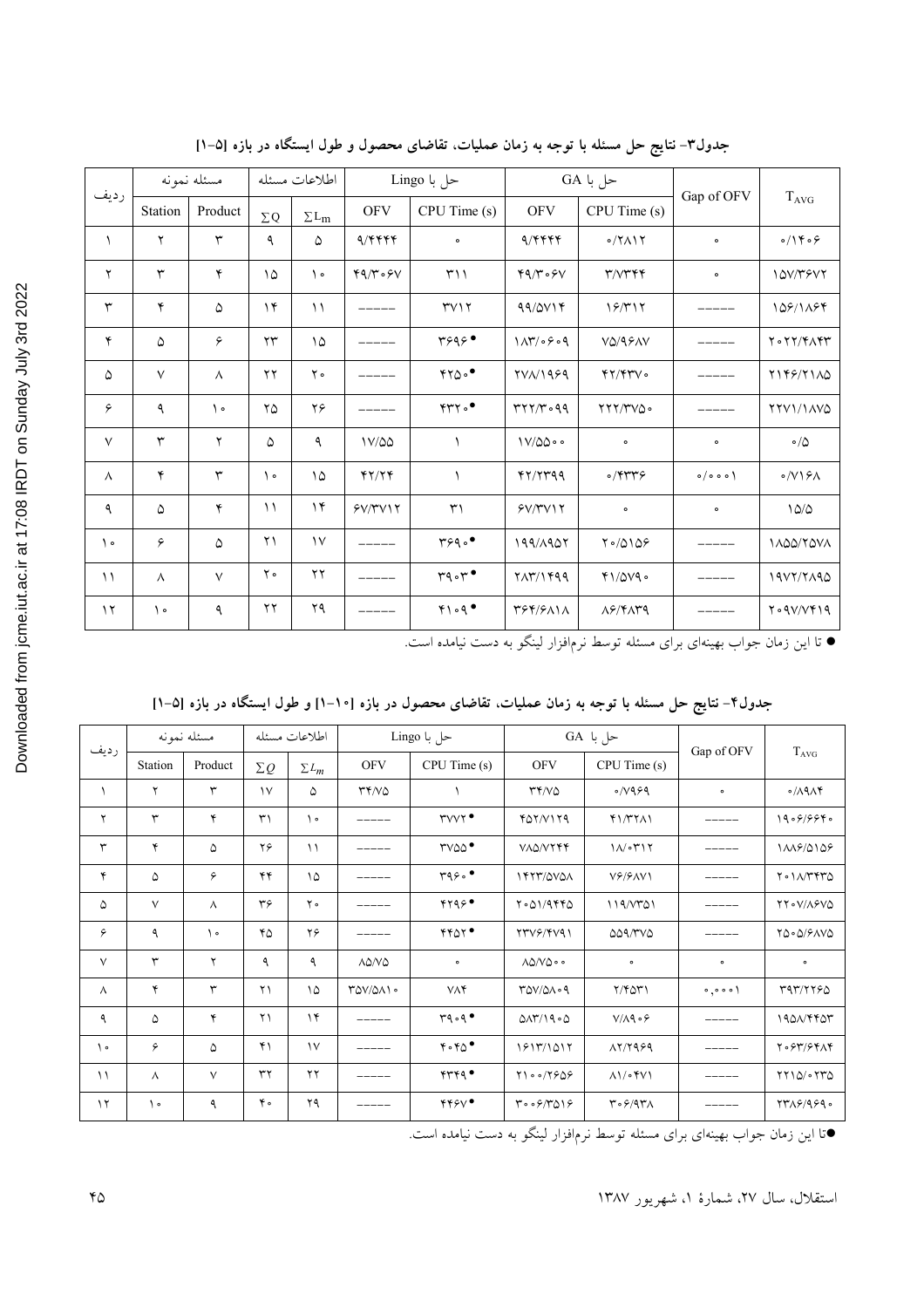



O.F.V & Time (Station=6 & Product=5 & L<sub>m</sub> in [1,5])

نمودار۲– حل مسئله نمونه توسط GA با توجه به زمان عملیات. تقاضای محصول در بازه [۱۰-۱] و طول ایستگاه در بازه [۵-۱]

نمودار ١– حل مسئله نمونه توسط GA با توجه به زمان عملیات. تقاضای محصول و طول ایستگاه در بازه [۵-۱]

جدول۵– نتایج حل مسئله با توجه به زمان عملیات، تقاضای محصول و طول ایستگاه در بازه [۵–۱]

|        |              |             |                        |               |                     |                   | ت ت             |                               |  |  |
|--------|--------------|-------------|------------------------|---------------|---------------------|-------------------|-----------------|-------------------------------|--|--|
|        |              | مسئله نمونه |                        | اطلاعات مسئله | تعداد عملگر         |                   |                 |                               |  |  |
| رديف   | Station      | Product     | $\Sigma Q$             | $\Sigma L_m$  | Crossover           | Mutation          | Inversion       | Recombination                 |  |  |
|        | ٢            | ٣           | ٩                      | ۵             | ٢٨                  | ۱۵                | ۲۲              | ۴                             |  |  |
| ٢      | $\mathsf{r}$ | ۴           | ۱۵                     | ه ۱           | ه ۱۶                | ۹۳                | $\Lambda$ ٩     | ۱۹                            |  |  |
| ٣      | ۴            | ۵           | ۱۴                     | ۱۱            | ۱۹۸                 | 141               | ۱۶۰             | $\backslash \circ \backslash$ |  |  |
| ۴      | ۵            | ۶           | $\mathsf{Y}\mathsf{Y}$ | ۱۵            | $\gamma$            | ۲۶۵               | ۳۰۹             | ۲۸۶                           |  |  |
| ۵      | $\vee$       | $\wedge$    | $\gamma\gamma$         | ه ۲           | ۳۵۳                 | ٥۵٠               | ٣۶۴             | ۱۰۶                           |  |  |
| ۶      | ٩            | ه ۱         | ۲۵                     | ۲۶            | $\Delta \mathbf{y}$ | ۳۹۵               | 51 <sub>A</sub> | $\gamma\gamma\gamma$          |  |  |
| $\vee$ | ٣            | ۲           | ۵                      | ٩             |                     |                   |                 |                               |  |  |
| Λ      | ۴            | ٣           | ه ۱                    | ۱۵            | ۶۱                  | $\forall \forall$ | ۲۴              | ٣                             |  |  |
| ٩      | ۵            | ۴           | ۱۱                     | ۱۴            |                     |                   |                 |                               |  |  |
| ه ۱    | ۶            | ۵           | ۲۱                     | $\vee$        | ۲۴۳                 | $\lambda\lambda$  | ۱۹۲             | ه ۶                           |  |  |
| ۱۱     | ٨            | $\vee$      | ه ۲                    | ۲۲            | ۳۱۵                 | ۱۹۲               | ۲۱۹             | ۱۴۲                           |  |  |
| ۱۲     | ه ۱          | ٩           | ۲۲                     | ۲۹            | Y                   | ۲۴۴               | $rr \circ$      | 19V                           |  |  |

جدول۶– نتایج حل مسئله با توجه به زمان عملیات، تقاضای محصول در بازه [۱۰–۱] و طول ایستگاه در بازه [۵–۱]

|              |         | مسئله نمونه |                     | اطلاعات مسئله | تعداد عملگر            |                        |           |               |  |
|--------------|---------|-------------|---------------------|---------------|------------------------|------------------------|-----------|---------------|--|
| رديف         | Station | Product     | $\Sigma\mathcal{Q}$ | $\Sigma L_m$  | Crossover              | Mutation               | Inversion | Recombination |  |
|              | ۲       | ٣           | ١٧                  | ۵             | ٣١                     | $\mathsf{r}\mathsf{v}$ | ٢٨        | ٨             |  |
| $\mathsf{Y}$ | ٣       | ۴           | ٣١                  | ه ۱           | ۳۸۵                    | ١٨١                    | ۲۱۴       | ۱۸۶           |  |
| ٣            | ۴       | ۵           | ۲۶                  | ۱۱            | ٣٢٢                    | ۲۲۳                    | ۱۸۳       | $V\Upsilon$   |  |
| ۴            | ۵       | ۶           | ۴۴                  | ۱۵            | $\Delta r \cdot$       | ۴۰۱                    | ۳۹۹       | 179           |  |
| ۵            | $\vee$  | $\wedge$    | ۳۶                  | ه ۲           | $V^{\varphi}$          | ه ۴۱                   | ۴۵۷       | ٥۵٧           |  |
| ۶            | ٩       | ه ۱         | ۴۵                  | ۲۶            | 1051                   | ۵۵۴                    | V۵V       | <b>VYS</b>    |  |
| $\vee$       | ٣       | ۲           | ٩                   | ٩             |                        |                        |           |               |  |
| Λ            | ۴       | ٣           | ۲۱                  | ۱۵            | $\gamma \gamma \gamma$ | ۸۱                     | ٧١        | ۱۲            |  |
| ٩            | ۵       | ۴           | ۲۱                  | ۱۴            | $Y \circ V$            | 140                    | 155       | rv            |  |
| ه ۱          | ۶       | ۵           | ۴۱                  | $\vee$        | ۴۴۶                    | ۳۰۱                    | ۳۵۲       | ۱۹۰           |  |
| ۱۱           | ٨       | $\vee$      | ٣٢                  | ۲۲            | ۵۱۳                    | ۴۰۹                    | rwv       | <b>IVA</b>    |  |
| ۱۲           | ه ۱     | ٩           | ۴۰                  | ۲۹            | ۵۴۶                    | YAY                    | 5.50      | ۴۰۸           |  |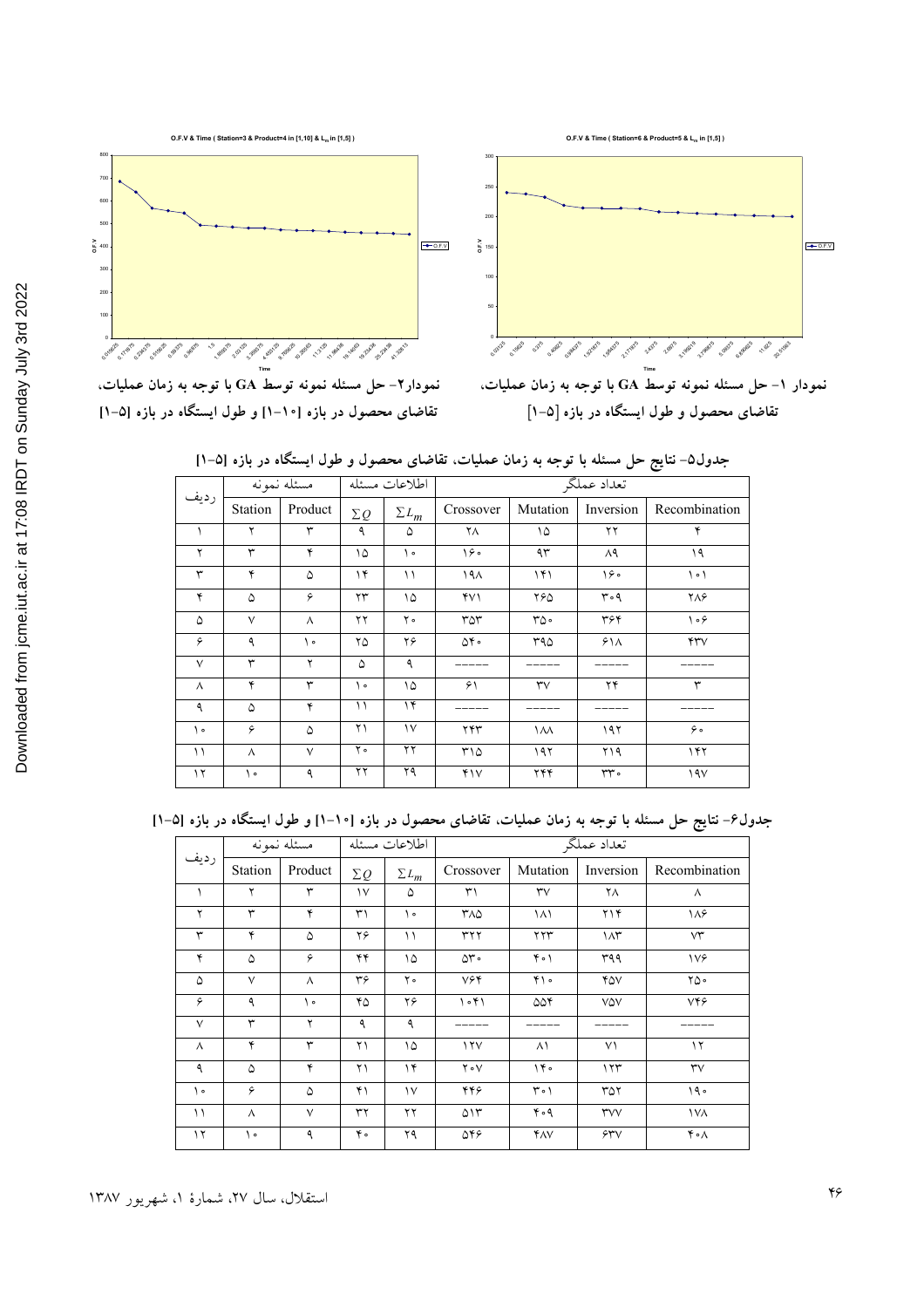

نمودار ۳- تعداد عملگرهای استفاده شده درمسئله نمونه با توجه به زمان عملیات، تقاضای محصول و طول ایستگاه در بازه [۵-۱ ]

زمان حل دو روش با توجه به زمان عملیات، تقاضای محصول و طول ایستگاه میپردازیم، جداول (۷) و (۸) و نمودارهای (۵) و (۴).

همان طور که مشاهده مے شود در صورتی کـه زمـان عملیـات، تقاضای محصول و طول ایستگاه در بازه [۵–۱] قرار گیرد و مـسئله station = ۳ , product = ۴ باشد، زمان لینگــو برابــر ۳۱۱ ثانیــه و زمان الگوريتم ژنتيك برابر ٣/٧٣٢۴ ثانيه ويا در حالت ۵= station = ۴,product، زمــان لینگـــو ۳۷۱۲ ثانیـــه و زمـــان الگـوریتـم ژنتیک ۱۶/۳۱۲ ثانیـه است. همچنـین در صــورتی کـه زمان عمليات، تقاضاي محصول در بازه [١٠-١] وطول ايـــــستگاه در بـــــــازه [۵-۱] قـــــــرار گـــــــيرد و مـــــسئـله \*station = ۲, product = ۳ باشد، زمان لینگو برابر ۱ ثانیـه و زمـان الگـوريتم ژنتيـــک برابـــر ٧٩۶٩ه ثانيــــه ويـــا در حالـــت station = \*, product = ۳، زمـــان لینگـــو ۷۸۴ ثانیــــه و زمـــان الگوريتم ژنتيک ٢/۴۵٣١ ثانيه است.

با توجه به مقایسه صورت گرفته میتوان نتیجهگیـری کـرد كه با افزايش حجم مـسئله و بيــشتر شــدن تعــداد ايــستگاهها و محصولات، توانایی نرمافزار لینگو کـاهش مـی یابـد و در زمـان طولاني به جواب بهينه دست مي يابـد و چنانچـه حجـم مـسئله گستردهتر شود، توانـایی نـرمافـزار در انجـام محاسـبات میــسر نمی شود، حال آنکه با افزایش حجم مسئله و بیشتر شدن تعـداد



نمودار۴– تعداد عملگرهای استفاده شده درمسئله نمونه با توجه به زمان عملیات، تقاضای محصول در بازه [۱۰-۱] و طول ایستگاه در بازه [۵-۱]

ایسستگاههای کساری و متنسوع شسدن مسدلها، روش ابتکساری پیشنهادی سریعتر به جواب میرسد و این خود گویای برتری .<br>الگوریتم و کاراتر بودن آن در زمان<sub>ی</sub> کوتاه نسبت بــه نــرمافــزار لينگو ست.

## ۶– نتیجهگیری و پیشنهادها

استفاده از مدل پیشنهادی، برای مسایل بزرگ بـا اسـتفاده از نرمفزار لینگو، به دلیل مشکلات محاسباتی و زمـان زیـادی کـه برای حل نیاز دارد، مناسب نیست. از ایــن رو یــک روش حــل فراابتکاری برای حل مسئله در یک زمان قابل قبول پیشنهاد شد و رويه حل آن توسط الگوريتم ژنتيک صورت گرفت، سـپس برای ارزیابی الگوریتم، اطلاعات ورودی به الگوریتم داده شد و جوابها مورد بررسی قرار گرفت. همچنین اطلاعات ورودی، بـه نرمافزار لینگو نیز داده شـد و جوابهـای بـه دسـت آمـده مـورد تجزیه و تحلیل و مقایسه با جوابهای حاصل از الگـوریتم، قـرار گرفت. بررسی نتایج حاکی از آن است که با افزایش ایـستگاه و محصول، زمان پردازش (CPU) در الگوریتم ژنتیک به صـورت قابل توجه، نـسبت بـه نـرمافـزار لينگـو كمتـر اسـت، كـه ايـن عملکرد، قابل قبول بودن الگوریتم ژنتیک پیشنهادی را نسبت به نرمافزار لینگو نشان میدهد. نتایج به دست آمده را میتوان ب شرح زير خلاصه كرد: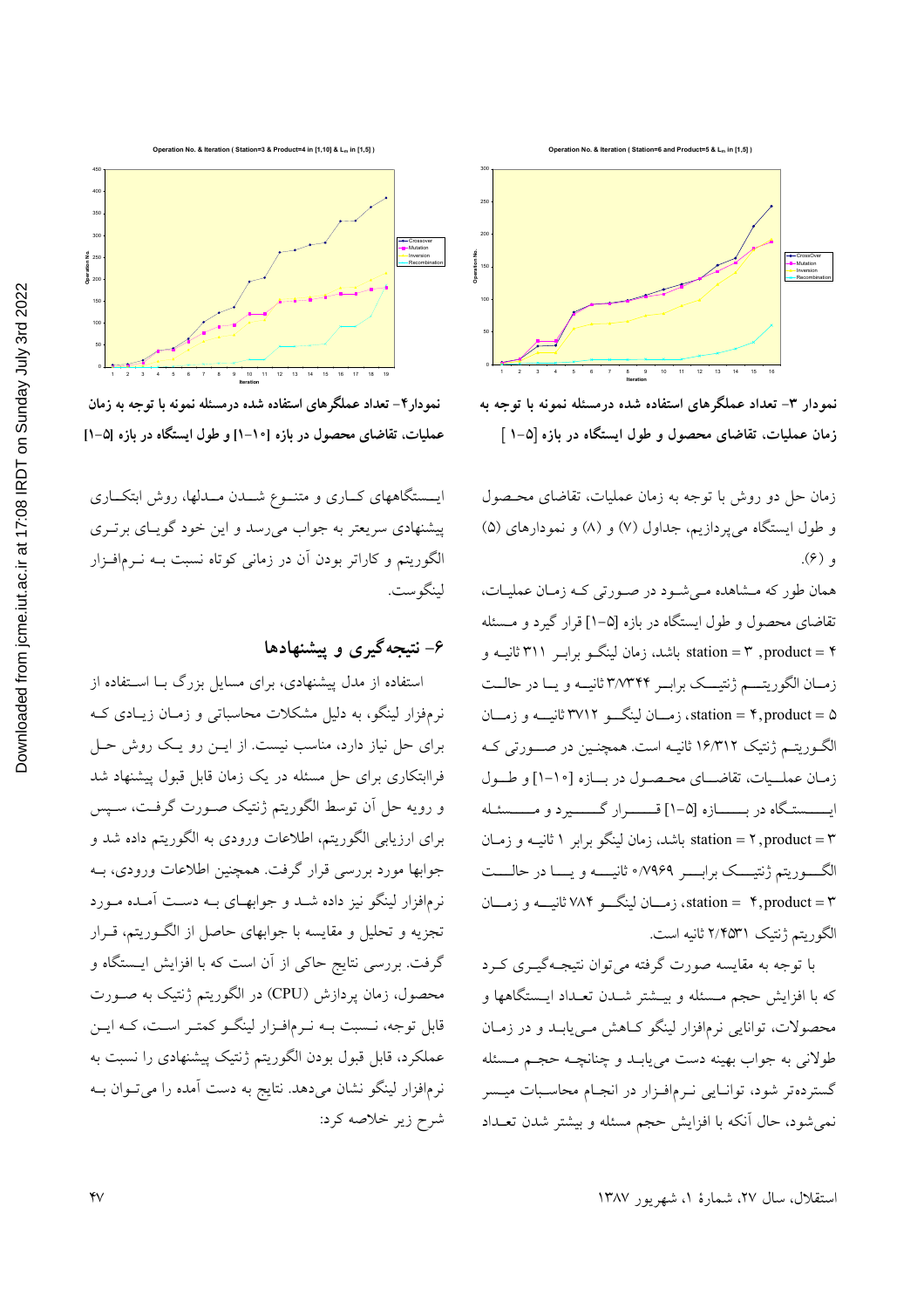| ly 3rd 2022<br>mloaded from jcme.jut.ac.ir at 17:08 IRDT on Sunday Jul |  |
|------------------------------------------------------------------------|--|

δ

| رديف   |         | مسئله نمونه |            | اطلاعات مسئله | حل با Lingo                                | حل با GA                   |
|--------|---------|-------------|------------|---------------|--------------------------------------------|----------------------------|
|        | Station | Product     | $\Sigma Q$ | $\Sigma L_m$  | CPU Time (s)                               | CPU Time (s)               |
| ١      | ٢       | ٣           | ٩          | ۵             | $\bullet$                                  | $0/7$ $\wedge$             |
| ٢      | ٣       | ۴           | ۱۵         | ه ۱           | ۳۱۱                                        | ۳/۷۳۴۴                     |
| ٣      | ۴       | ۵           | ۱۴         | ۱۱            | $\mathsf{r}\mathsf{v}\mathsf{v}\mathsf{r}$ | 19/717                     |
| ۴      | ۵       | ۶           | ۲۳         | ۱۵            | r999                                       | VQ/9.GAV                   |
| ۵      | $\vee$  | Λ           | ۲۲         | ۲۰            | 470.                                       | YY/YY                      |
| ۶      | ٩       | ه ۱         | ۲۵         | ۲۶            | $rrr \circ$ .                              | 777/۳VQ0                   |
| $\vee$ | ٣       | ٢           | ۵          | ٩             |                                            | $\circ$                    |
| ٨      | ۴       | ٣           | ه ۱        | ۱۵            |                                            | $\circ$ /۴۳۳۶              |
| ٩      | ۵       | ۴           | ۱۱         | ۱۴            | ٣١                                         | $\circ$                    |
| ه ۱    | ۶       | ۵           | ۲۱         | ١٧            | $r_{99}$ .                                 | $Y \circ (0) \circ 9$      |
| ۱۱     | ٨       | V           | ه ۲        | ۲۲            | 49.4                                       | 41/040                     |
| ۱۲     | ه ۱     | ٩           | ۲۲         | ۲۹            | 41.9                                       | $\Lambda$ ۶/۴ $\Lambda$ ۳۹ |

جدول۷– مقایسه زمان حل دو روش با توجه به زمان عملیات تقاضای محصول و طول ایستگاه در بازه [۵–۱]

●تا این زمان جواب بهینهای برای مسئله توسط نرمافزار لینگو به دست نیامده است

جدول ٨- مقایسه زمان حل دو روش با توجه به زمان عملیات تقاضای محصول در بازه [١٠-١] و طول ایستگاه در بازه [۵-١]

| رديف     |              | مسئله نمونه | اطلاعات مسئله     |               | حل با Lingo  | حل با GA                           |
|----------|--------------|-------------|-------------------|---------------|--------------|------------------------------------|
|          | Station      | Product     | $\Sigma\,Q$       | $\Sigma L_m$  | CPU Time (s) | CPU Time (s)                       |
|          | ۲            | ٣           | $\vee$            | ۵             |              | 0/1999                             |
| ٢        | $\mathsf{r}$ | ۴           | $\Upsilon$        | ه ۱           | <b>TVVY</b>  | Y1/YYAY                            |
| ٣        | ۴            | ۵           | ۲۶                | ۱۱            | TVQQ ·       | $1/\sqrt{0}$                       |
| ۴        | ۵            | ۶           | ۴۴                | ۱۵            | T990         | V9/8AV                             |
| ۵        | $\vee$       | ٨           | $r_{\mathcal{F}}$ | ه ۲           | 4799         | 119/VT01                           |
| ۶        | ٩            | ه ۱         | ۴۵                | ۲۶            | YYAY         | 009/TV                             |
| $\vee$   | ٣            | ۲           | ٩                 | ٩             | $\circ$      | $\bullet$                          |
| ٨        | ۴            | ٣           | ۲۱                | ۱۵            | <b>VAY</b>   | $Y/Y\Delta Y'$                     |
| ٩        | ۵            | ۴           | $\uparrow$ \      | $\gamma$      | 49.9         | V/A9.69                            |
| ه ۱      | ۶            | ۵           | ۴۱                | $\mathcal{N}$ | 4.40         | $\lambda$ r/ra $99$                |
| ۱۱       | Λ            | $\vee$      | $\mathbf{r}$      | ۲۲            | rrrq         | $\Lambda$ 1/04 $\gamma$            |
| $\gamma$ | ه ۱          | ٩           | ۴۰                | ۲۹            | YYYY         | $r \cdot \epsilon/4r \wedge \cdot$ |

- نتایج حاصل نشان می۵هد که الگوریتم ژنتیک در این مــسئله (با توجـه بــه فرضـيات أن) عملكـرد قابـل قبـولى داشـته و زمانهای رسیدن به حل بهینه یا نزدیک بهینه بسیار کم است.
- با توسعه و گسترش مسایل، زمـان محاسـباتی توسـط لینگـو افزایش می یابد در حالی که ایــن زمــان در حالــت اســتفاده از

الگوریتم ژنتیک کم و تقریبا افــزایش نامحــسوسی در مقابــل زمان محاسباتي توسط لينگو دارد.

• با توجه به افـزايش تنـوع محـصولات و حركـت صـنايع بــه سمت تولید بر اساس سفارش مشتری، در آینـده بــا افــزایش تعداد مدلهاى مختلف روبرو خواهيم بود، همچنــين افــزايش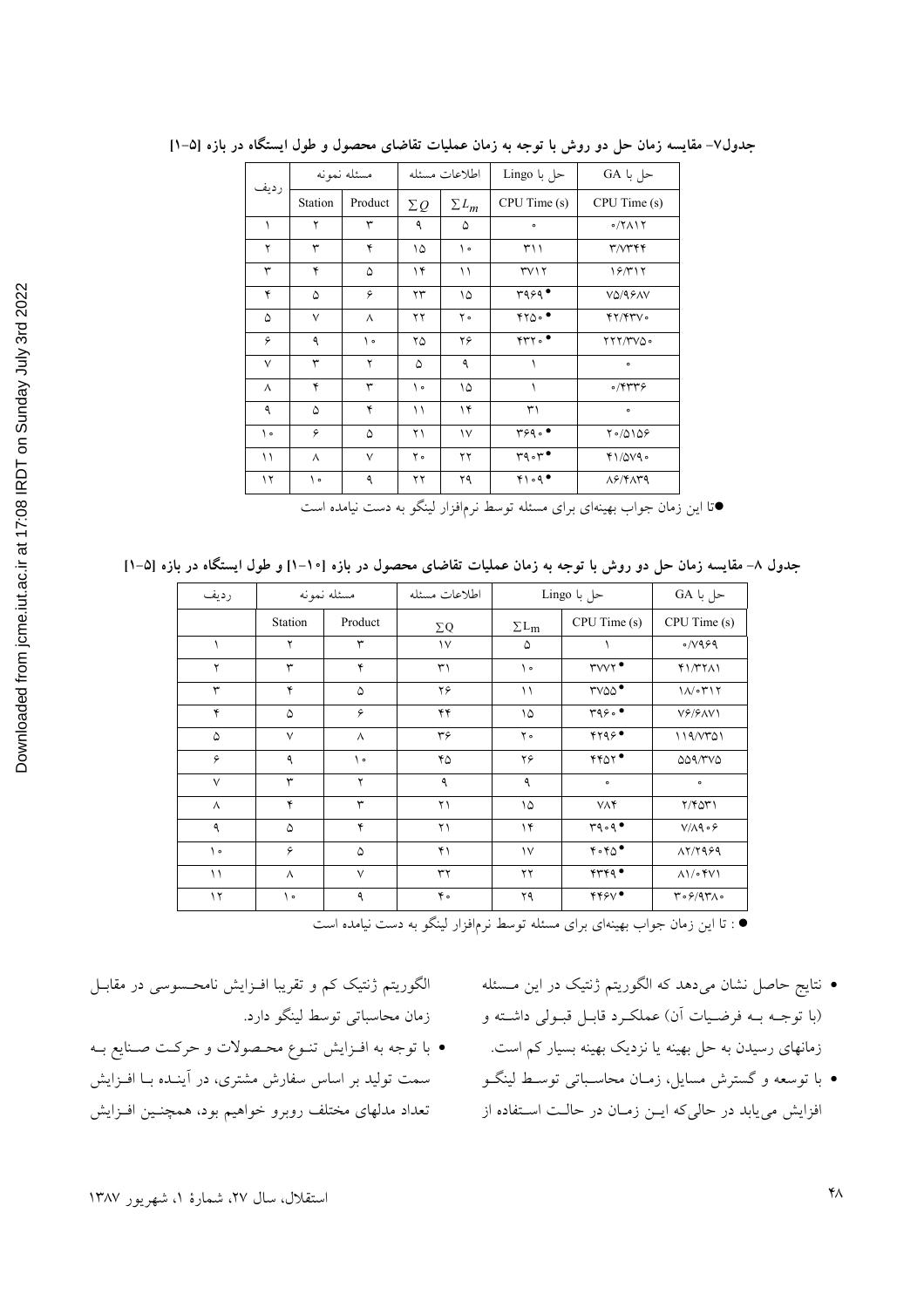

نمودار ۶– میلهای مقایسه زمان حل دو روش با توجه به زمان عملیات و تقاضای محصول در بازه [۱۰-۱] و طول ایستگاه در بازه [۵-۱]

بخشى از اين موضوعات عبارتاند از: طرح مسایل در شرایط احتمالی و پویا ، تغییـرات در فرضـیات مسئله، استفاده از عملگرهای مختلف به منظور افـزایش امکـان جستجوی بیشتر الگوریتم و همـوار کـردن همگرایـی، اعمـال محدودیتهای جدید بـه مـسئله بـا در نظر گـرفتن محـدودیتهای موجود، به کار بردن روشیهای اینکباری دیگیر ماننید SA ،TS شبکههای عصبی، سیستمهای فازی و یا تلفیقی از این روشها.



نمودار ۵– مقايسه زمان حل دو روش با توجه به زمان عمليات. تقاضای محصول و طول ایستگاه در بازه [۵-۱]

ظرفيت توليد از اهداف اصلي صنايع مونتـاژ مـيباشـد، لـذا استفاده از روشهای فراابتکاری برای تعیین توالی محصولات نسبت به روشهای معمولی بیشتر مورد توجه خواهد بود. برای گسترش این تحقیق می توان پیشنهادهایی را بیان کرد. با توجه به اینکـه مـدل ارائـه شـده در ایــن تحقیــق بــا هــدف حداقل كردن توقفات خط مونتاژ با دو روش حل مقايسه شــده، لذا این موضوع را از جهات مختلف مے توان توسعه داد؛ ک

واژه نامه

- 1. operator
- 2. material handling system
- 3. just-in-time
- 4. simulated annealing
- 5. setups
- 6. work (or job) utility
- 7. memetic algorithm
- 8. multi-objective particle swarm
- 9. multi-objective scatter search
- 10. total enumeration
- 11. beam search 12. goal chasing 13. parents
- 14. off spring
- 15. recombination

# مراجع

- 1. Grover, M.P., Automation, Production System, and Computer Integrated Manufacturing, 2nd Ed., Prentice Hall, 2001.
- 2. Monden, Y., Toyota Production System, an Integrated Approach to Just in Time, 2nd Ed., Georgia, Institute of Industrial Engineers, 1993.
- 3. Okamura, K., and Yamashina, H., "A Heuristic Algorithm for the Assembly Line Model Mix Sequencing Problem to Minimize the Cost of Stopping the Conveyor," International of Production Research, Vol. 17, No. 3, PP. 233-247, 1979.
- 4. Bard, J.F., Dar-El, E., and Shtub, A., "An Analytic Framework for Sequencing Mixed Model Assembly Lines," International of Production Research, Vol. 13, No. 1, PP. 35-48, 1992.
- 5. Thomopoulos, N.T., "Line Balancing Sequencing for
- Mixed Model Assembly," Management Science, Vol. 14, No. 2, PP. B 59 -75, 1967.
- 6. Dar-El, E.M., and Cother, R.F., "Assembly Line Sequencing for Model Mix," International of production Research", Vol. 13, No. 5, PP. 463-477, 1975.
- 7. Xiabo, Z., and Ohno, K., "Algorithms for Sequencing Mixed Models on an Assembly Line in a JIT Production System," Computers and Industrial Engineering, Vol. 32, No. 1, PP. 47-56, 1997.
- 8. Xiabo, Z., and Ohno, K., "A Sequencing Problem for a Mixed Model Assembly Line in a Jit Production System," Computers and Industrial Engineering, Vol. 27, No. 1-4, PP. 71-74, 1994.
- 9. Bolat, A., Savsar, M., and Al-Fawzan, M.A., "Algorithms for Real Time Scheduling of Jobs on
	- استقلال، سال ٢٧، شمارهٔ ١، شهریور ١٣٨٧

۴۹